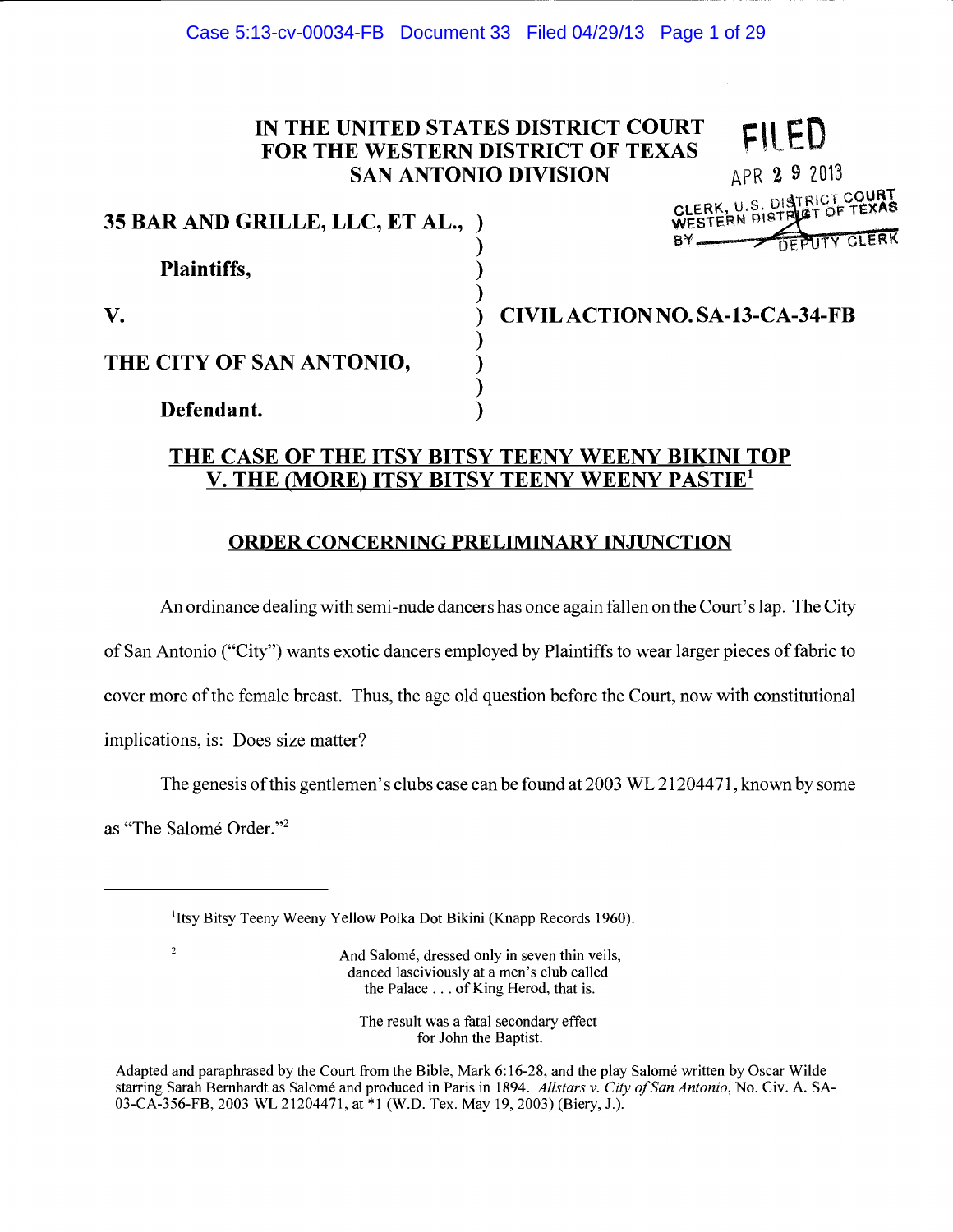## Case 5:13-cv-00034-FB Document 33 Filed 04/29/13 Page 2 of 29

The City has amended Ordinance 97497 such that Plaintiffs and their employees would be more strictly regulated by a licensing process which includes:

- $\ast$ background checks;
- $\ast$ criminal records preventing them from working or continuing to work in clubs;
- $\ast$ wearing identification wristlets.

Plaintiffs clothe themselves in the First Amendment seeking to provide cover against another alleged naked grab of unconstitutional power.

The Court infers Plaintiffs fear enforcement of the ordinance would strip them of their profits, adversely impacting their bottom line. Conversely, the City asserts these businesses contribute to reduced property values, violent crime, increased drug sales, prostitution and other sex crimes, and therefore need to be girdled more tightly.<sup>3</sup> Plaintiffs, and by extension their customers, seek an erection of a constitutional wall separating themselves from the regulatory power of City government.

While the Court has not received amicus curiae briefs, the Court has been blessed with volunteers known in South Texas as "curious amigos" to be inspectors general to perform on sight visits at the locations in question.

<sup>&</sup>lt;sup>3</sup>The City examined thousands of pages of reports, studies and related court opinions regarding various aspects of SOB regulation. The legislative record is  $3,223$  pages long and includes ninety-three studies. See e.g., "Texas City Attorneys Association Crime and Value Related Effects of Sexually Oriented Businesses" (concluding that sexually oriented businesses decrease property values); "Adult Business Study" (Town of Ellicottville, N.Y.) (concluding SOB regulation necessary because of negative economic impact and increase in crime associated with such venues); "The Freedom and Justice Center: Strip Club Testimony" (concluding that "degree of sexual violence perpetrated against strippers explodes the myths about stripping as harmless entertainment"); "Why and How Our City Organized a Joint County-Wide Sexually Oriented Business Task Force" (City of Clebume, TX) (documenting negative effect of SOBS on "moral core, general health and local property values"); "An Analysis of The Effects of SOBs on the Surrounding Neighborhoods in Dallas, Texas" (1997) (finding that venues featuring live nude and semi-nude dancing lead to higher crime in surrounding neighborhoods); "Crime Impact Studies by Municipal and State Governments on Harmful Secondary Effects of Sexually Oriented Businesses" (National Law Center) (summarizing studies conducted in thirty-five metropolitan areas, including cities in Texas); "Adult Entertainment Study" (City of New York) (discussing impacts and trends surrounding location of SOBs); "Director's Report: Proposed Land Use Code Texas Amendment, Adult Cabaret's" ("In the law and planning literature on adult entertainment uses, public safety hazards are the most often cited adverse impact on surrounding communities.").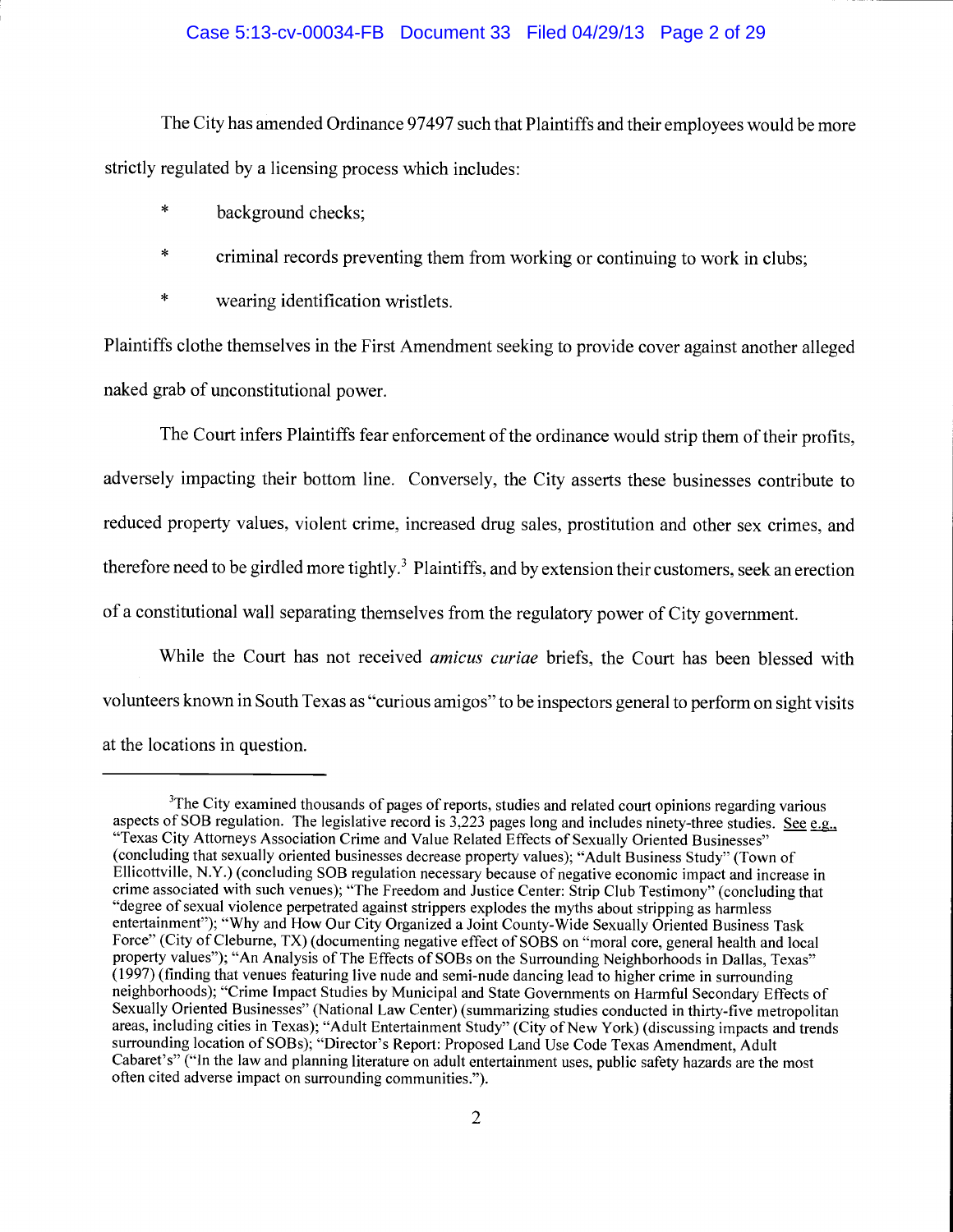# Case 5:13-cv-00034-FB Document 33 Filed 04/29/13 Page 3 of 29

However, they would have enjoyed far more the sight of Miss Wiggles, truly an exotic artist of physical self expression even into her eighties, when she performed fully clothed in the 1 960s at San Antonio's Eastwood Country Club. Miss Wiggles passed October 14, 2012 at the age of ninety.4



<sup>&</sup>lt;sup>4</sup>OUR TEXAS MAGAZINE, Winter 1995, at 9 (photograph); Mike Dunham, <u>Mourners Recall the</u> Humanitarian Side of Miss Wiggles, ANCHORAGE DAILY NEWS, Oct. 22, 2012; Paula Allen, "Utopia, Baby.", SAN ANTONIO EXPRESS NEWS, Feb. 26, 2006.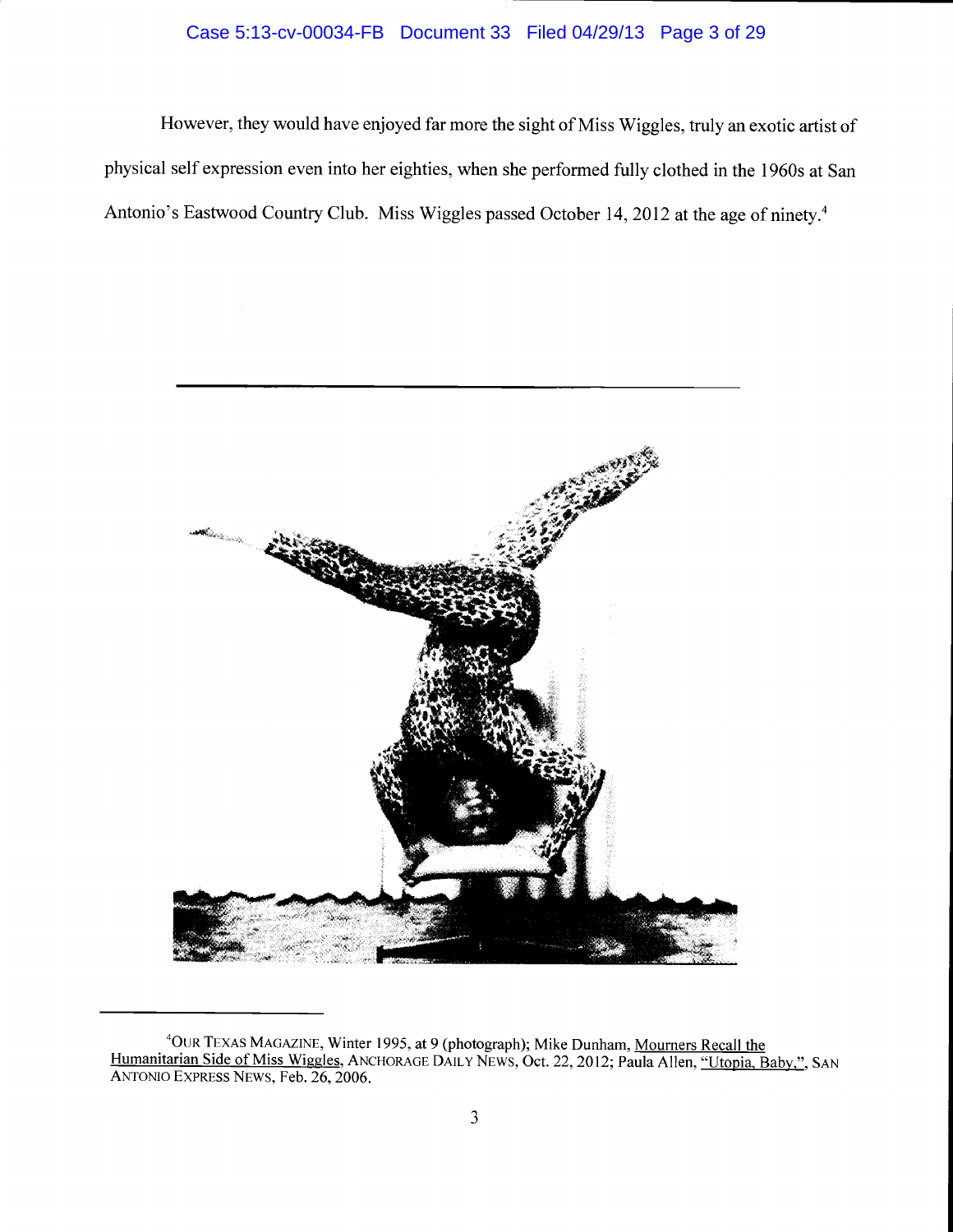#### **BACKGROUND**

Following settlement of litigation arising out of the previous 2003 ordinance regulating gentlemen's<sup>5</sup> clubs, the City adopted an ordinance in 2005 which prohibited nude and topless dancing in public places and required permits for "human display establishments." The ordinance also subjected human display establishments to certain lighting, open-view building configurations and zoning restrictions.

In 2009, operators of certain adult entertainment clubs sued in state court challenging the ban on nude dancing as a violation of the entertainer's right to free speech. The state trial court ruled in favor of the City and the operators appealed. In a well reasoned and well written opinion, the Fourth Court of Appeals, Justice Sandee Bryan Marion writing for the panel, found the City ordinance prohibiting nudity and semi-nudity in public places and requiring permits for human display establishments imposed no greater incidental restriction on protected speech than was essential to the furtherance of the governmental interest in public places. RCI Entm't, Inc. v. City of San Antonio, 373 S.W.3d 589, 598-602 (Tex. App.–San Antonio 2012, no pet.). Further, the state appellate court found that requiring permits for human display establishments imposed no greater incidental restriction on protected speech than was essential to the furtherance of the governmental interest in combating secondary effects associated with sexually oriented businesses ("SOBs"). Id. Therefore, the ordinance withstood intermediate scrutiny and did not violate the free speech rights of erotic dancers. Id. In reaching this conclusion, the Fourth Court pointed out that being in a state of nudity is not an inherently expressive condition and being required by the ordinance to go from complete nudity to partly clothed

 $5$ "gen•tle•man.... n. ... 2. A polite, gracious or considerate man having high standards of propriety or correct behavior." WEBSTER'S H DICTIONARY 526 (New Riverside Univ. ed. 1984). The term is loosely used in this context.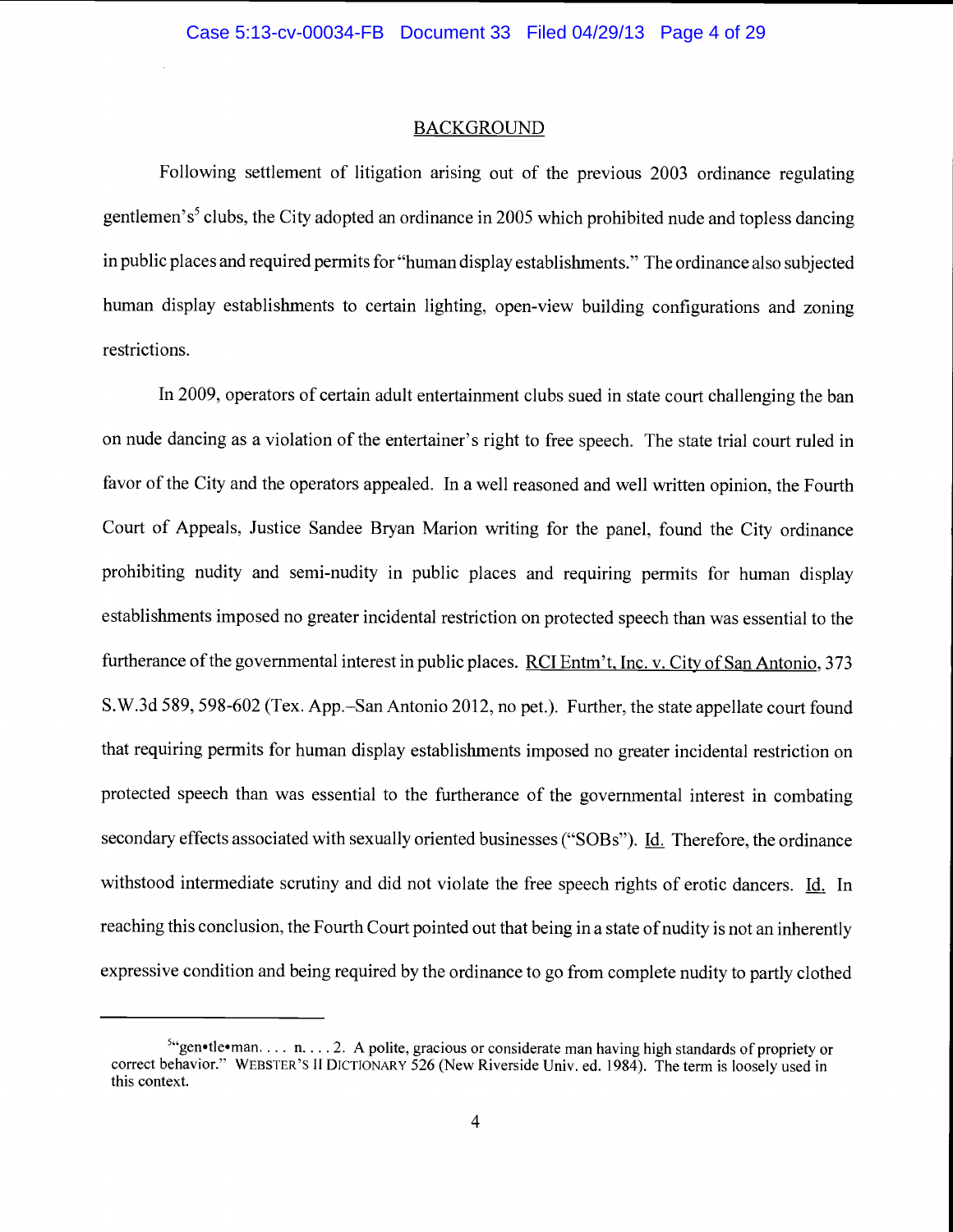#### Case 5:13-cv-00034-FB Document 33 Filed 04/29/13 Page 5 of 29

involved a de minimis impact on the ability of the dancers to express eroticism.  $\underline{Id}$  at 601 (citations omitted).

In order to avoid being classified as human display establishments, Plaintiffs changed their dancers' attire to g-strings and pasties over the areolae of the female breast. Doing so enabled them to operate under dance hall licenses instead of having SOB status and having to obtain permits, reconfigure buildings and possibly relocate.

As a result, not a single human display establishment permit request was made and no such permits issued. In 2012, the City enacted Ordinance 2012-12-06-0934, amending Chapter 21, "because certain businesses featuring adult dance entertainment had found a way to circumvent the restrictions set forth in the 2005 ordinance." The new ordinance eliminates human display establishment status and includes the following definition:

SEMI-NUDITY means a state of dress that fails to completely and opaquely cover (a) human genitals, pubic region, pubic hair or (b) crevice of buttocks or anus, or (c) *any* portion of the female breast that is situated below a point immediately above the top of *the areola,* or (d) any combination of (a), (b) or (c).

The effect of the ordinance is to require dancers at Plaintiffs' businesses to wear bikini tops in order for the businesses to avoid SOB classification and the concomitant licensing, building and location requirements. Plaintiffs argue the ordinance is a constitutionally impermissible restriction on the dancers' protected expression and unconstitutional because there is no evidence that the contested change in dancer attire (from pasties to bikini tops) would impact negative secondary effects. The City contends it is not a violation of the First Amendment to require Plaintiffs to choose whether they want to be licensed and offer topless dancing or be free of licensing requirements and the other regulations in the ordinance by offering dancers wearing bikini tops.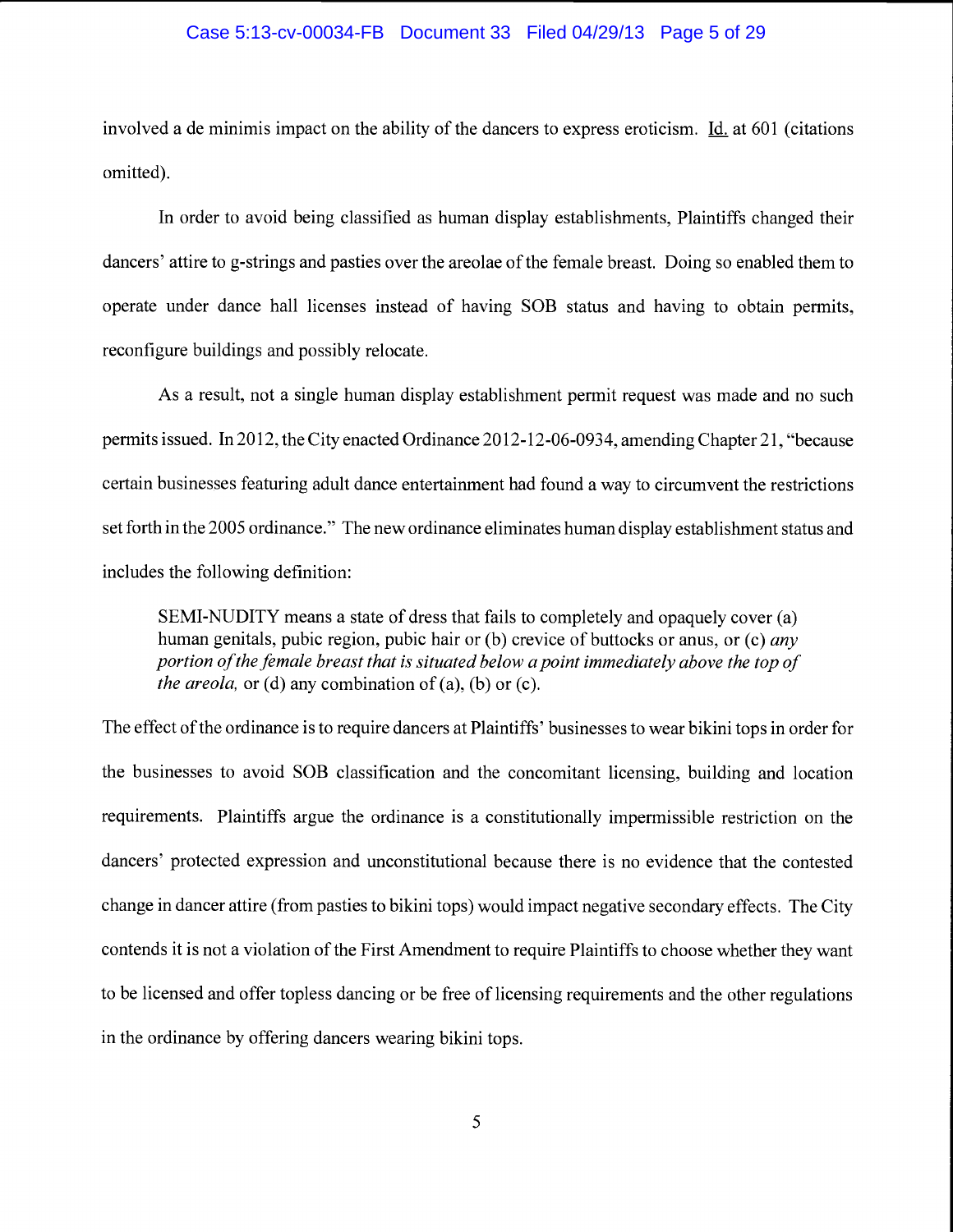#### DISCUSSION

Plaintiffs must carry their burden of proof for the four requirements for a preliminary injunction: "substantial likelihood of success on the merits, substantial threat of irreparable harm absent an injunction, a balance of hardships in Plaintiffs' favor, and no disservice to the public interest." Daniels Health Scis., L.L.C. v. Vascular Health Servs., L.L.C., 710 F.3d 579, 582 (5th Cir. 2013). In order to prevail, Plaintiffs must carry the burden on all four elements. Canal Auth. v. Calloway, 489 F.2d 567, 569 (5th Cir. 1974). As summarized below, Plaintiffs have not met the prerequisites for obtaining preliminary injunctive relief. An Appendix is attached for those interested in a lengthy exposition, those who wish to appeal and those who suffer from insomnia.

Plaintiffs have not shown they are likely to prevail on the merits of their claims. The Fifth Circuit Court of Appeals has determined it is not a First Amendment violation to require gentlemen's clubs to decide whether they want to be licensed and offer dancers wearing pasties or performing topless or, alternatively, to be free of licensing requirements, building and zoning regulations in the ordinance by offering dancers who wear slightly more fabric, *i.e.*, a bikini top. Baby Dolls Topless Saloons, Inc. v. City of Dallas, 295 F.3d 471,479-82 (5th Cir. 2002). This Court must follow Fifth Circuit precedent. Importantly, the RCI state appellate court made a finding that the ordinance governing nudity and seminudity is designed to regulate only secondary effects. 373 S.W.3d at 598-602. Additionally, the City does not have to show a correlation between the bikini top requirement and the amelioration of deleterious secondary effects. Baby Dolls Topless Saloons, Inc., 295 F.3d at 479-82.

Although Plaintiffs have shown they will suffer irreparable harm because they are alleging a First Amendment violation which cannot be remedied by an award of economic damages, Deerfield Med. Ctr. v. City of Deerfield Beach, 661 F.2d 328, 338 (5th Cir. 1981), Plaintiffs have not shown their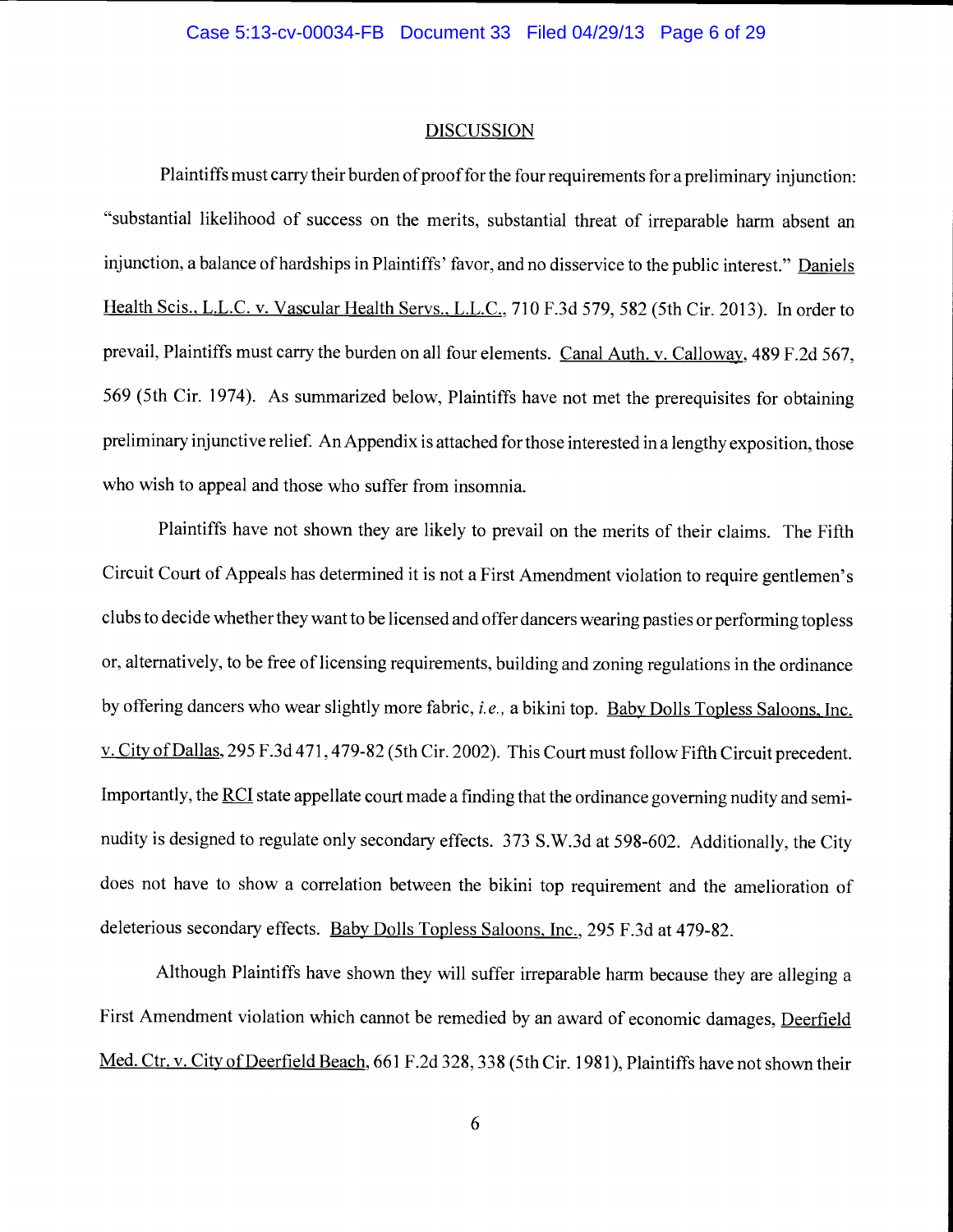## Case 5:13-cv-00034-FB Document 33 Filed 04/29/13 Page 7 of 29

potential injury outweighs the threatened injury to the City because the City has offered credible evidence to support its position that Plaintiffs' businesses adversely affect the community. Erotique Shop. Inc. v. City of Grand Prairie. Civil Action No. 3:06-CV-20660G, 2006 WL 3422231, at \*5 (N.D. Tex. Nov. 28, 2006). Finally, Plaintiffs have failed to show that semi-nude erotic dancing does not have adverse secondary effects. Therefore Plaintiffs have failed to show that granting the injunction will not adversely affect the public interest. Id. at  $*5.*6$ .

To bare, or not to bare, that is the question.<sup>6</sup> While the Court finds these businesses to be nefarious magnets of mischief,<sup>7</sup> the Court doubts several square inches of fabric will stanch the flow of violence and other secondary effects emanating from these businesses. Indeed, this case exposes the underbelly of America's Romanesque passion for entertainment, sex and money, sought to be covered with constitutional prophylaxis. Alcohol, drugs, testosterone, guns and knives are more likely the causative agents than the female breast, proving once again that humans are a peculiar lot.<sup>8</sup> But case law does not require causation between nudity and naughtiness. Baby Dolls Topless Saloons. Inc., 295 F.3d at 479-82.

<sup>&</sup>lt;sup>6</sup>WILLIAM SHAKESPEARE, THE FIRST FOLIO OF HAMLET, PRINCE OF DENMARK act 1, sc. 1 ("To be, or not to be, that is the question:  $\dots$ .")

 $7$ United States v. Guevara, SA-10-CR-870-FB, a case on this Court's docket involving two men who began a twenty-four hour car-jacking crime spree in 2010 after exiting XTC, a gentlemen's club, which only ended because they were caught. Each pleaded guilty and was sentenced to twenty years in prison. See also<br>Katrina Webber, Man Shot During Robbery at South San Antonio Strip Club, April 3, 2013; Ana Ley, Two Patrons and Dancer Shot During Strip Club Brawl, SAN ANTONIO EXPRESS NEwS, January 31, 2013.

<sup>&</sup>lt;sup>8</sup>As observed by young Scout in To Kill a Mockingbird, "I came to the conclusion that people were just peculiar." HARPER LEE, TO KILL A MOCKINGBIRD 280 (Harper Collins, ed., 1960).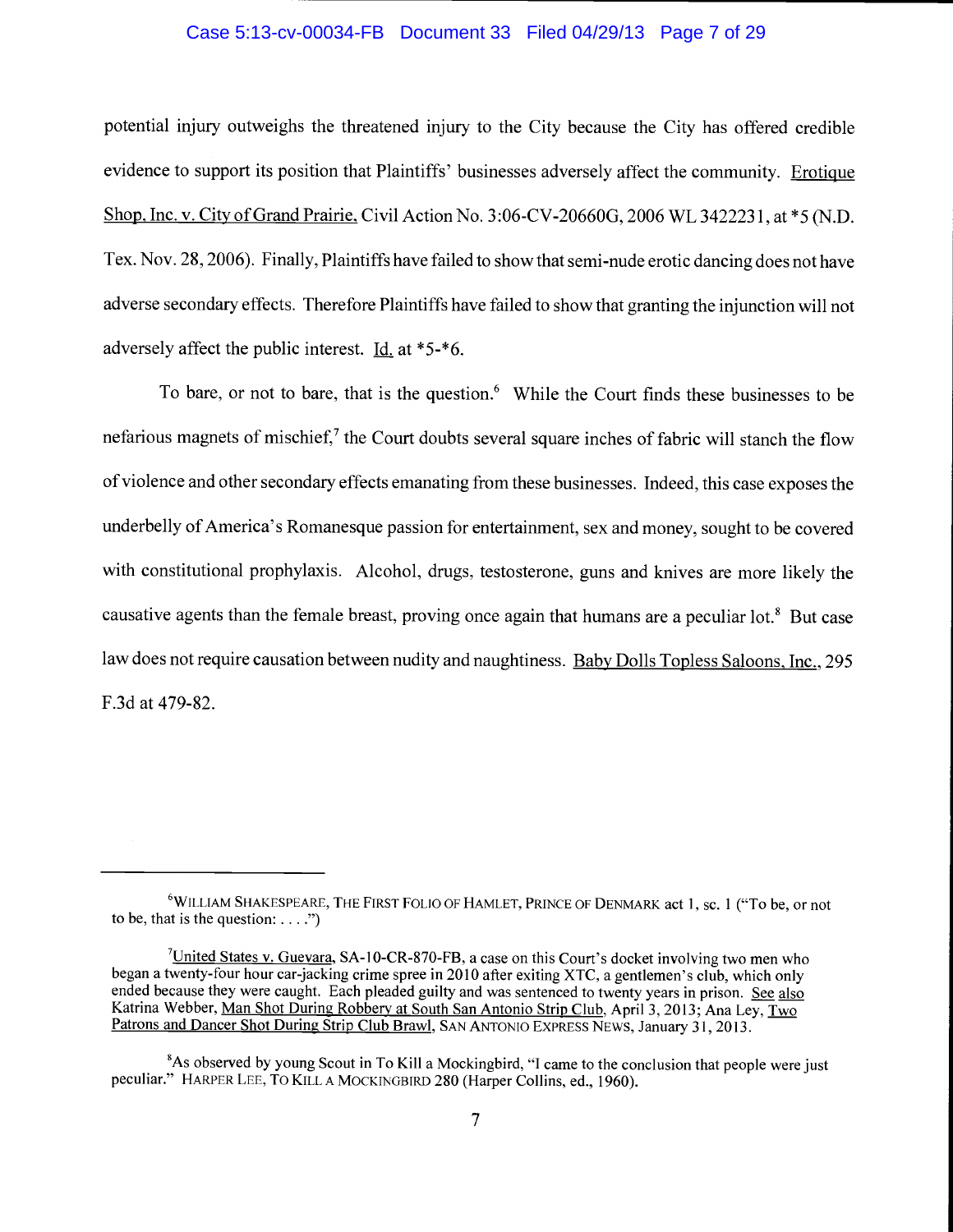Accordingly, the request for preliminary injunction is DENIED.

Should the parties choose to string this case out to trial on the merits, the Court encourages reasonable discovery intercourse as they navigate the peaks and valleys of litigation, perhaps to reach a happy ending.

It is so ORDERED.

SIGNED this  $\frac{29}{3}$  day of April, 2013.

(Fiery FRED BIERY CHIEF UNITED STATES DISTRICT JUDGE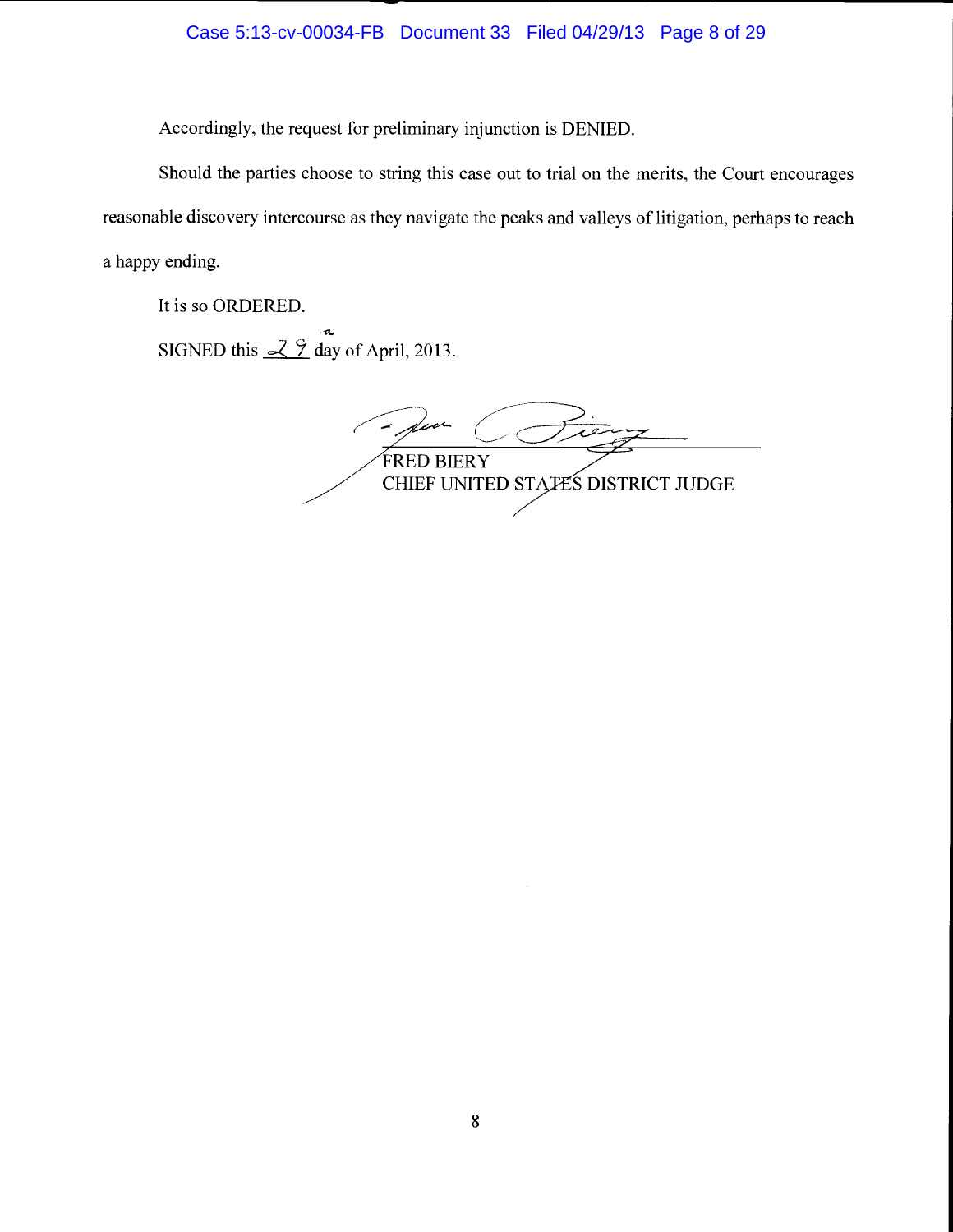# IN THE UNITED STATES DISTRICT COURT FOR THE WESTERN DISTRICT OF TEXAS SAN ANTONIO DIVISION

| 35 BAR AND GRILLE, LLC, ET AL., ) |  |
|-----------------------------------|--|
|                                   |  |
| Plaintiffs,                       |  |
|                                   |  |
| V.                                |  |
|                                   |  |
| THE CITY OF SAN ANTONIO,          |  |
|                                   |  |
| Defendant.                        |  |

CIVIL ACTION NO. SA-13-CA-34-FB

## **APPENDIX**

Primarily at issue is whether the City of San Antonio violated certain business establishments' First Amendment rights when it amended its City code to effectively require female performers to wear bikini tops in order for those establishments to avoid being classified as sexually oriented businesses ("SOBs") subject to heightened licensing and zoning restrictions. Plaintiffs, operators of the establishments, contend the amendment impermissibly targets the essential expressive nature of the featured entertainment and the relied-upon studies impermissibly fail to show a correlation between the bikini top requirement and the amelioration of secondary effects.

## BACKGROUND

In 2003, after studying other cities' efforts to regulate SOBs and evaluating negative secondary effects SOBs had on crime and property values in San Antonio, the City enacted a "Human Display Establishment" ordinance pursuant to Chapter 21, Article IX of the San Antonio City Code. Ordinance 97497 authorized regulation of the location of adult establishments featuring live nude and semi-nude dancing and adult stores, as well as regulation regarding their operations. The Ordinance imposed new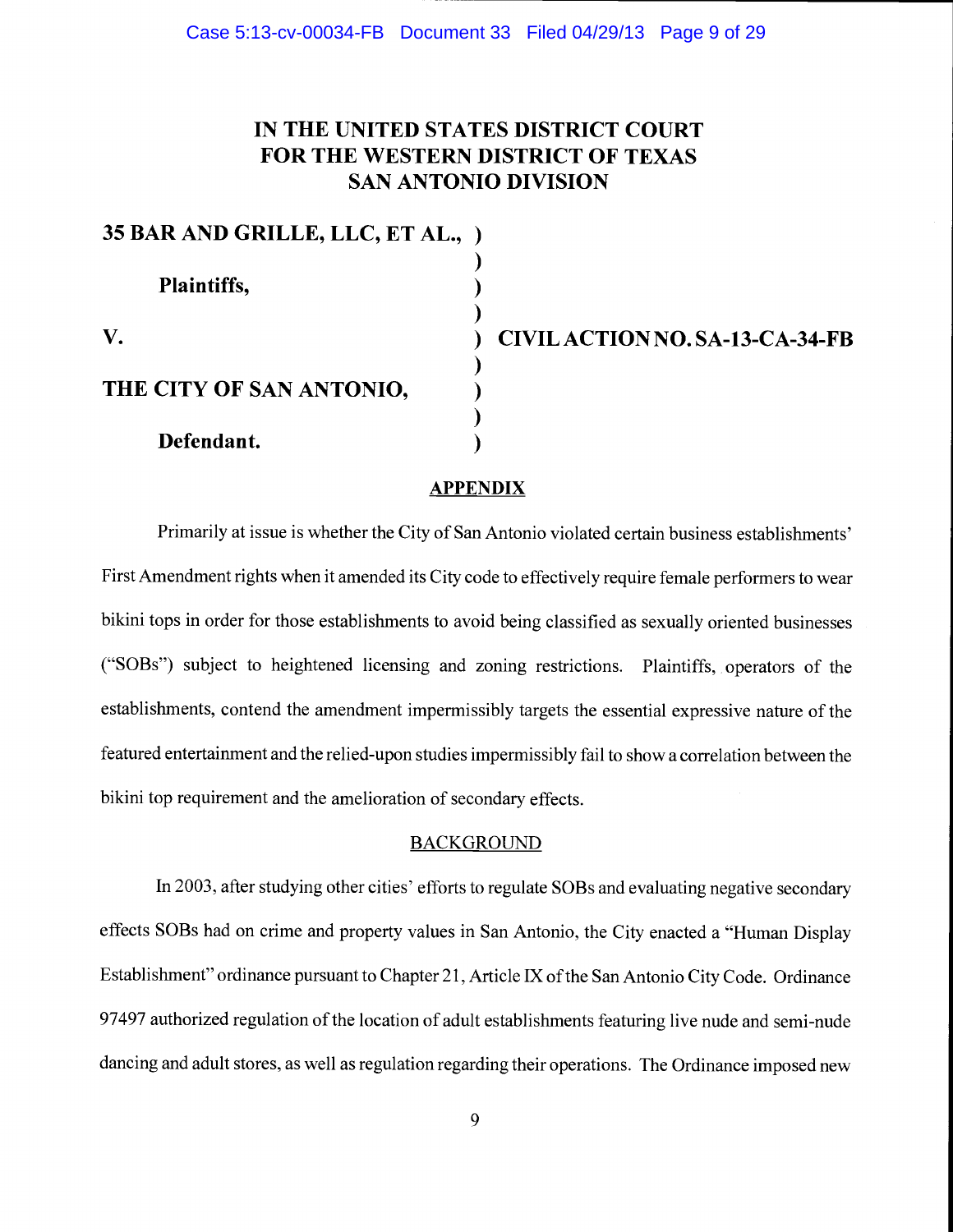#### Case 5:13-cv-00034-FB Document 33 Filed 04/29/13 Page 10 of 29

structural, visibility and lighting requirements on such SOBs and added new regulations affecting individuals working in these nude and semi-nude dance establishments and adult retail outlets. The new structural provisions required many businesses to remodel their interior spaces to include a "manager's station" with an unobstructed view of almost the entire floor. The new regulations banned public nudity and prohibited touching between entertainers and patrons. Moreover, owners and managers who worked in these establishments were required to obtain individual permits, for which they had to divulge personal information and undergo criminal backgrounds checks.

Owners, operators and exotic dancers filed a complaint and application for a temporary restraining order and preliminary injunction based on a First Amendment restriction of expression challenge to the human display establishment ordinance in federal court in May of 2003, and the case was randomly assigned to this Court's docket. Following a hearing on May 14, 2003, the Court entered an order preserving the status quo until a considered opinion could be drafted. There were four prohibitions in the ordinance which the City sought to exempt from a preliminary injunction:

- \* A ban on total nudity;
- \* A ban on touching by entertainers;
- \* A ban on private rooms in human display establishments; and
- \* A ban on locked "VIP" rooms.

On May 16, 2003, this Court issued an Interim Order Granting in Part and Denying in Part Plaintiffs' and Plaintiff-Intervenors' Request for Preliminary Injunction. Alistars v. City of San Antonio, Civil Action No. 5:SA-03-CA-356-FB, docket no. 29 (Biery, J.). The interim order enjoined the City from enforcing Human Display Establishment ordinance 97497 "with the exception of the ban on total nudity and the ban on touching between entertainer and patron." Id. at 7. The City was allowed to "enforce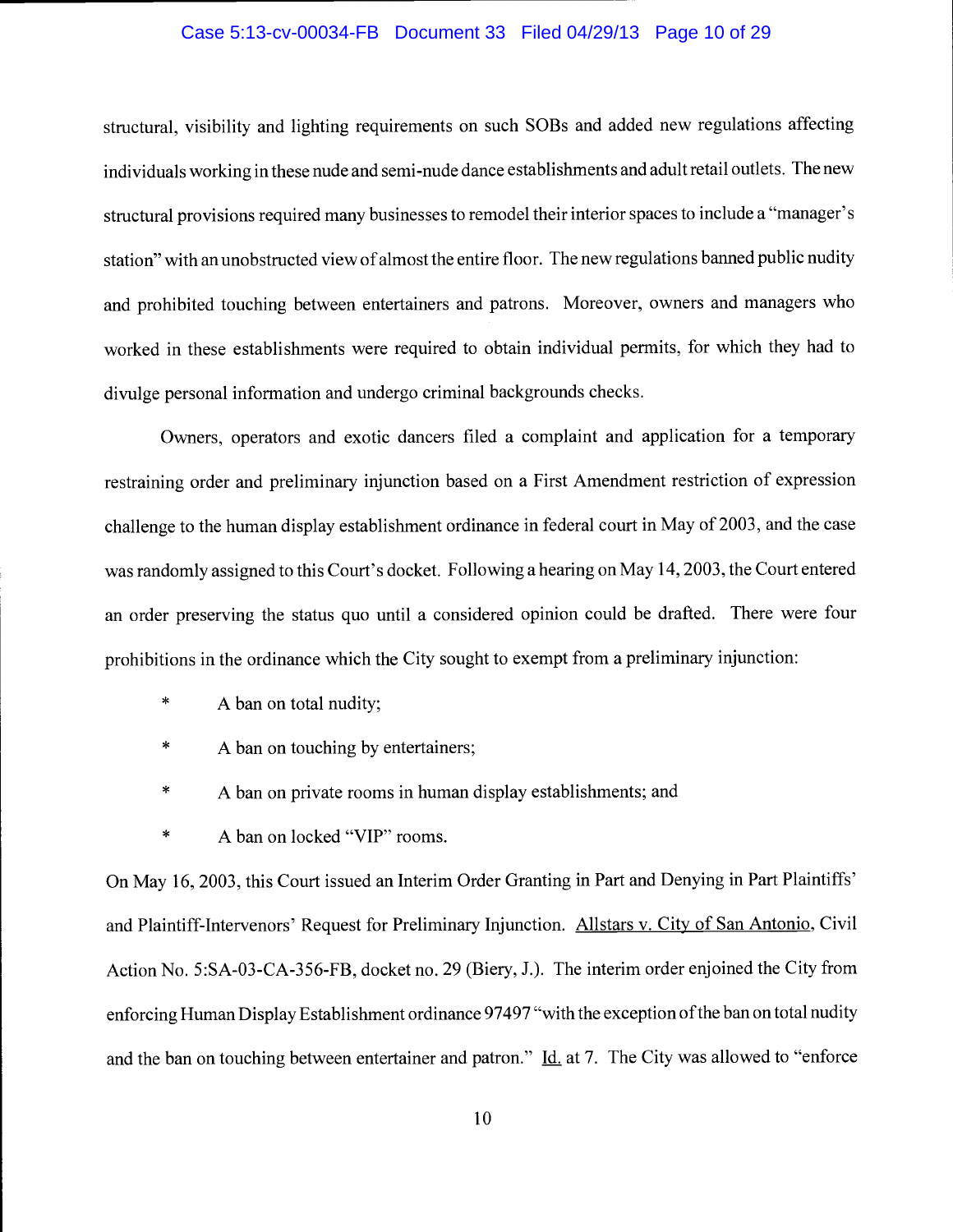# Case 5:13-cv-00034-FB Document 33 Filed 04/29/13 Page 11 of 29

the unobstructed view provision of the ordinance as it relate[d] to private rooms and locked VIP rooms  $\dots$ ." Id.

A settlement was reached in 2005, and the parties stipulated to the dismissal of the federal lawsuit. The City amended the Human Display Establishment ordinance to reflect the terms of the agreement. The 2005 amendment continued to prohibit nudity and semi-nudity in public places and require permits, venue openness and zoning restrictions for human display establishments. It defined

a Human Display Establishment as:

[T]hose premises, including those subject to regulation under Chapters 54 or 243 of the Texas Local Government Code, as amended, wherein there is conducted the business of furnishing, providing or procuring dancers, entertainers, or models who appear live at said premises in a state of nudity or semi-nudity, or while performing specified sexual activities.....

San Antonio, Tex., Code  $\S 21-200$  (2005). The ordinance contained the following definitions:

Nude, Nudity or State of Nudity. The term "nude," or "nudity" or "state of nudity" shall mean a state of dress which fails to fully and opaquely cover the anus, crevice of the buttocks, genitals, pubic region, or perineum anal region, regardless of whether the nipple and areola of the human breast are exposed.

Id. It made it unlawful:

(a) for an individual to intentionally or knowingly appear in a state of nudity in a public place.

 $\ldots$  .

(c) for an individual, person, corporation, or association that manages, or operates a Human Display Establishment to intentionally or knowingly allow an individual to appear on the premises of said establishment in a state of nudity.

 $\cdots$ 

(e) for an owner-operator of a Human Display Establishment to intentionally or knowingly allow an individual to appear on the premises of said establishment in a state of nudity.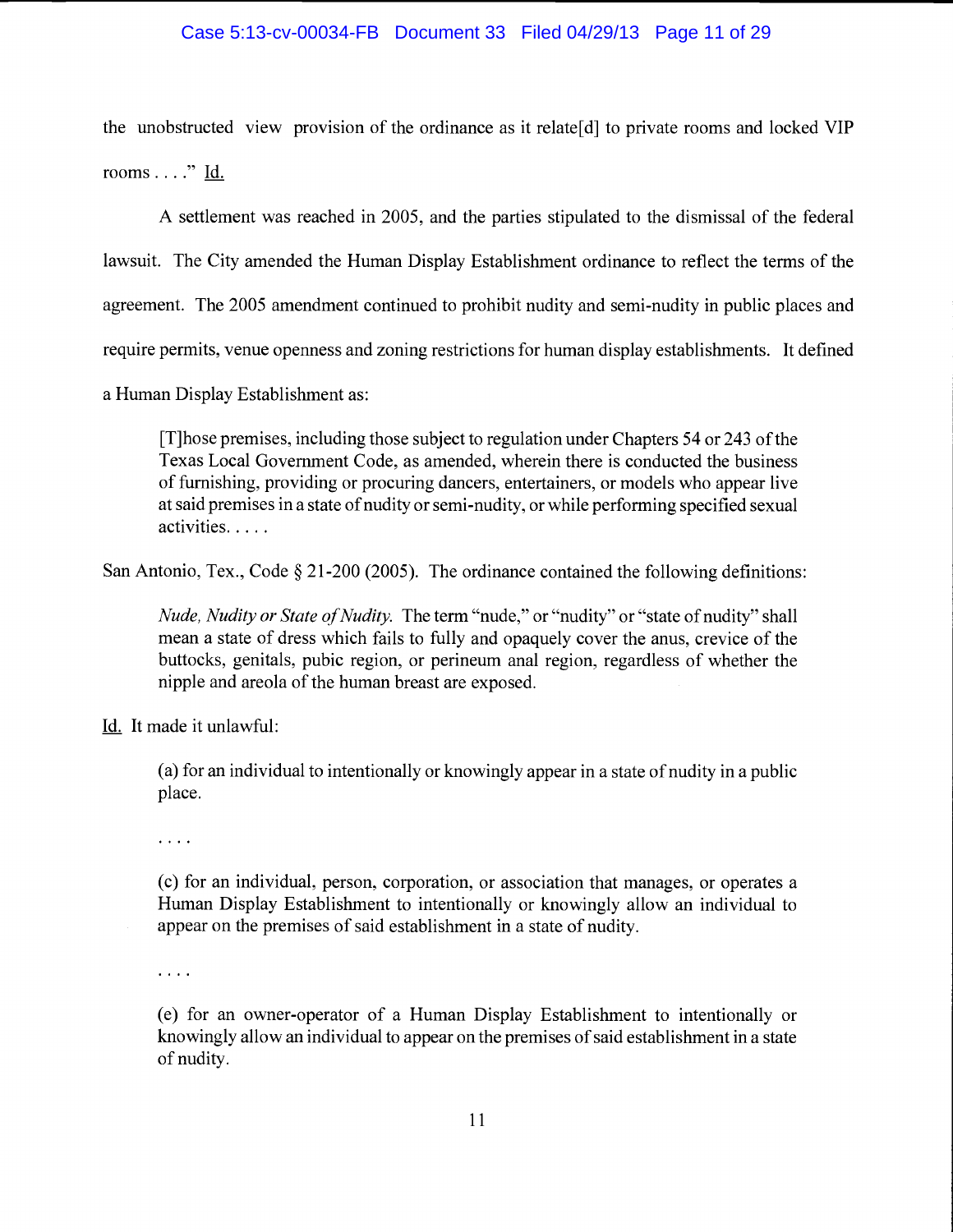Id. § 2 1-205(a), (c), (e); see also San Antonio, Tex., Code § 2 1-300(1), (3), (5) (2005).

# RCI Entm't, Inc. v. City of San Antonio

These definitions were held constitutional. RCI Entm't, Inc. v. City of San Antonio, 373 S.W.3d 589, 598-605 (Tex. App.–San Antonio 2012, no pet.). By way of background, the amended version of the 2005 Human Display ordinance was in effect in December of 2009 when San Antonio Police Department officers appeared at two San Antonio establishments which offered live, nude dance entertainment to conduct "inspections." Id. at 594. At both establishments, the officers arrested entertainers appearing in a state of nudity in a public place and managers for allowing the dancers to appear in a state of nudity in a human display establishment. Id. In separate lawsuits, which were later consolidated, the nude dance venues brought suit against the City of San Antonio seeking declaratory and injunctive relief on the grounds that the ordinance was preempted by the Texas Penal Code and the Texas Business and Commerce Code. Id. Alternatively, and relevant to this case, the nude dance venues sought a declaration that the ordinance was unconstitutional on the grounds that the ordinance imposed an unreasonable and unnecessary limitation on expression and constitutionally protected dance activities. Id. The City counterclaimed seeking to permanently enjoin the nude dance venues from further violations of subsections (a), (c), and (e) of section 21-005 of the 2005 ordinance. RCI Entm't, Inc., 373 S.W.3d at 594.

Following a bench trial, the state court district judge rendered judgment in favor of the City and denied all claims for relief asserted by the nude dance venues. Id. The nude dance venues were permanently enjoined as follows:

[Plaintiffsj and their respective agents, servants, employees, representatives, contractors, and those in active concert or participation with it or them are restrained from violating Article IX, Section 21-205(a), (c), and (e) of the City of San Antonio Code of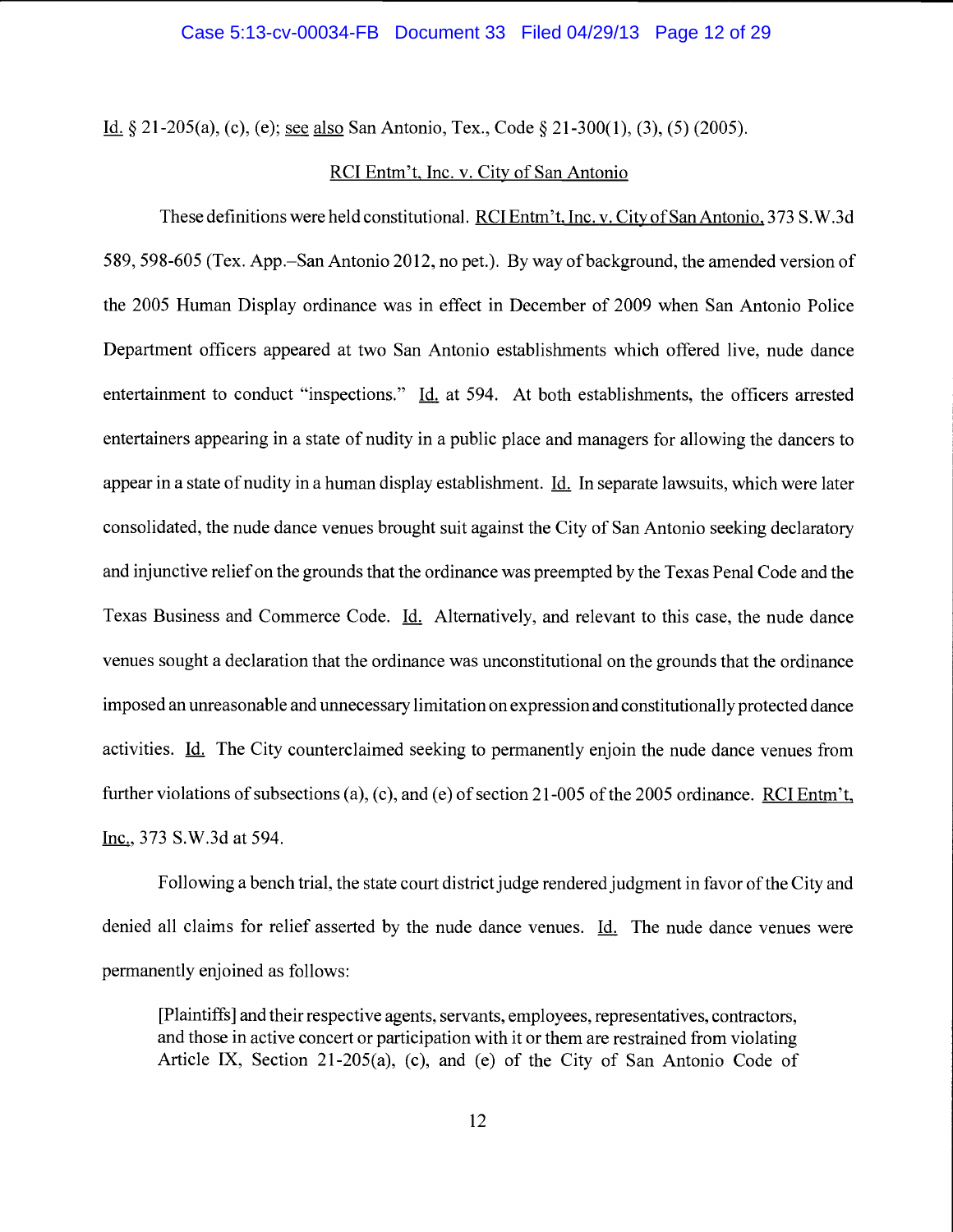## Case 5:13-cv-00034-FB Document 33 Filed 04/29/13 Page 13 of 29

Ordinances [specifically restrained from allowing individuals to appear in a state of nudity at d/b/a The Players Club a/k/a Paradise Gentlemen's Club and RCI Entertainment (San Antonio), Inc. d/b/a XTC Cabaret].

Id. at 594-95 (alteration in original).

The judgment provided that the restraint was binding on Plaintiffs "and upon those persons described in Section 21-205(c) and (e) in active concert or participation with it or them who receive actual notice of the order by personal service or otherwise."  $\underline{Id}$  at 595. The nude dance venues filed a motion for new trial which was overruled by operation of law and an appeal to the Fourth Court of Appeals in San Antonio ensued. Id.

Among other things, the nude dance venues asserted the Human Display Ordinance violated article 1, section 8 of the Texas Constitution, which provides: "Every person shall be at liberty to speak, write or publish his opinions on any subject, being responsible for the abuse of that privilege; and no law shall ever be passed curtailing the liberty of speech or of the press." RCI Entm't, Inc., 373 S.W.3d at 598 (quoting TEX. CONST. art. I,  $\S$  8). The nude dance venues argued the Texas Constitution affords them greater protection than the First Amendment to the United States Constitution, which provides that "Congress shall make no law  $\dots$  abridging the freedom of speech, or of the press  $\dots$ ." Id. (quoting U.S. CONST. amend I).

The Fourth Court of Appeals, Justice Sandee Bryan Marion writing for the panel, began by discussing Davenport v. Garcia, 834 S.W.2d 4, 7-8, 10 (Tex. 1992), wherein the Texas Supreme Court interpreted Texas Constitution's right to free speech more broadly than its federal equivalent. Id. 598-99. Justice Bryan Marion explained the historical basis for drawing a distinction between the two:

The difference between the federal constitution and our state constitution is that the First Amendment to the U.S. Constitution represents a restriction on governmental interference with speech, while "Texas [in drafting our state constitution] chose from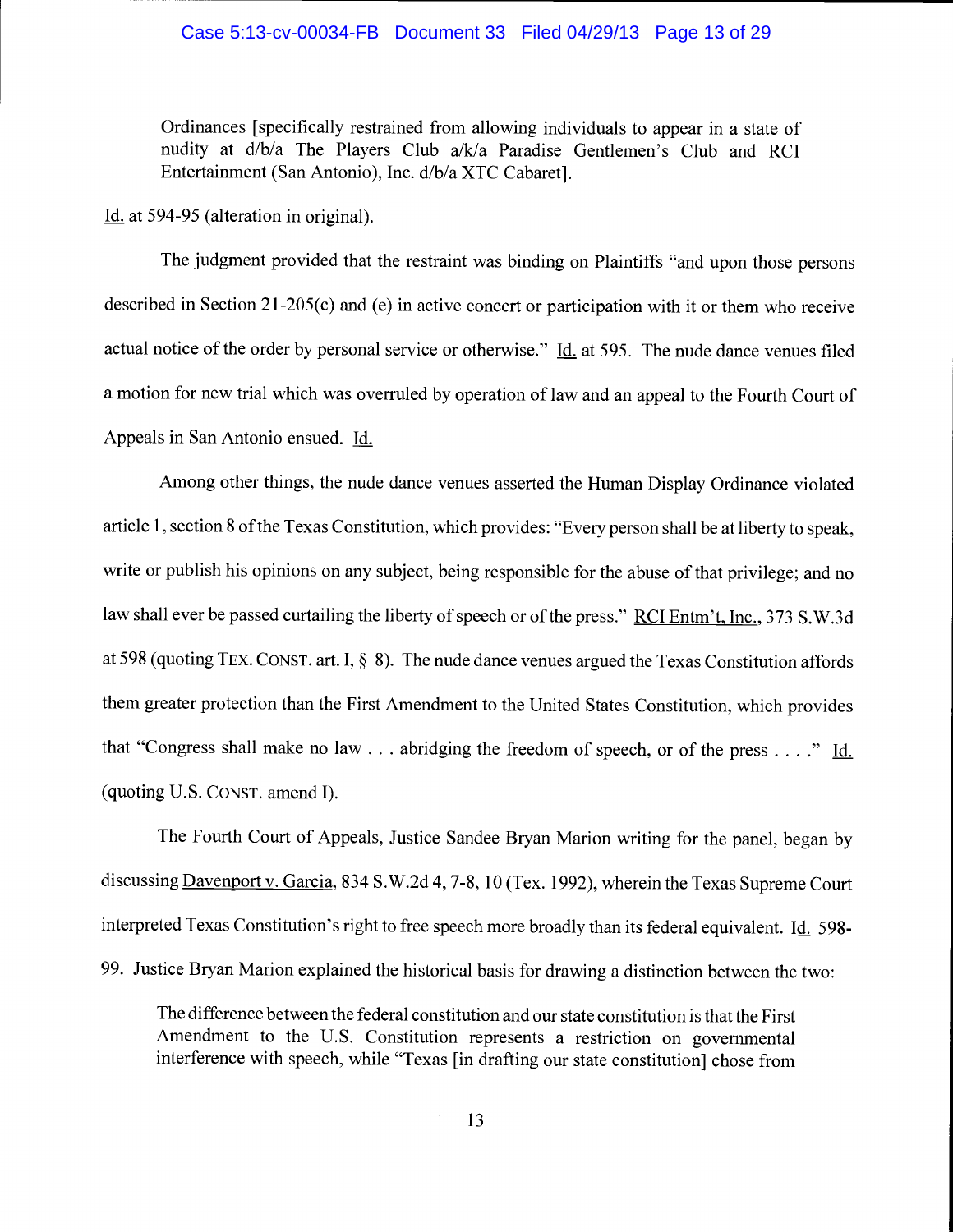the beginning to assure the liberties for which they were struggling with a specific guarantee of an affirmative right to speak." Davenport v. Garcia, 834 S.W.3d 4, 7-8 (Tex. 1992). Over the years, through various constitutional redrafts and amendments, and even "amidst intense public debate over secession and reconstruction," Texans continued to include 'an expansive freedom of expression clause" and reject the "more narrow protections" of the federal constitution, indicating a "desire in Texas to ensure broad liberty of speech." *Id.* at 8. "Consistent with this history, the Texas Supreme Court has recognized that "in some aspects our free speech provision is broader than the First Amendment [to the U.S. Constitution]." Id. Under this broader guarantee, it has been and remains the preference of the Texas Supreme Court "to sanction a speaker after, rather than before, the speech occurs" because this "comports with article one, section eight of the Texas Constitution, which both grants an affirmative right to 'speak ... on any subject,' but also holds the speaker 'responsible for the abuse of that privilege." Id. at 9.

Id. at 598-99.

Notwithstanding Garcia's finding that Article 1, Section 8 of the Texas Constitution is "broader" or affords "greater" protection of speech than the First Amendment, 834 S.W.2d at 10, Justice Bryan Marion explained that "the scope of this greater protection has been questioned" and "the mere assertion that freedom of expression protections are broader under the Texas Constitution than under the federal constitution 'means nothing." Id. at 599 (citing Texas Dep't of Transp. v. Barber, 111 S.W.3d 86, 106 (Tex. 2003); Operation Rescue v. Planned Parenthood. Inc., 975 S.W.2d 546, 558-60 (Tex. 1998); quoting Bentley v. Bunton, 94 S.W.3d 561, 578 (Tex. 2002)). Courts have held that:

"[T]o assume automatically 'that the state constitutional provision must be more protective than its federal counterpart illegitimizes any effort to determine state constitutional standards.' If the Texas Constitution is more protective of a particular type of speech, 'it must be because of the text, history, and purpose of the provision." Comm'n for Lawyer Discipline v. Benton. 980 S.W.2d 425, 434 (Tex. 1998) (quoting Operation Rescue, 975 S.W.2d at 599 (internal citations omitted). The Benton Court noted that the cases in which the Texas Supreme Court has held the Texas Constitution creates a higher standard than the First Amendment involved prior restraints in the form of court orders prohibiting or restricting speech.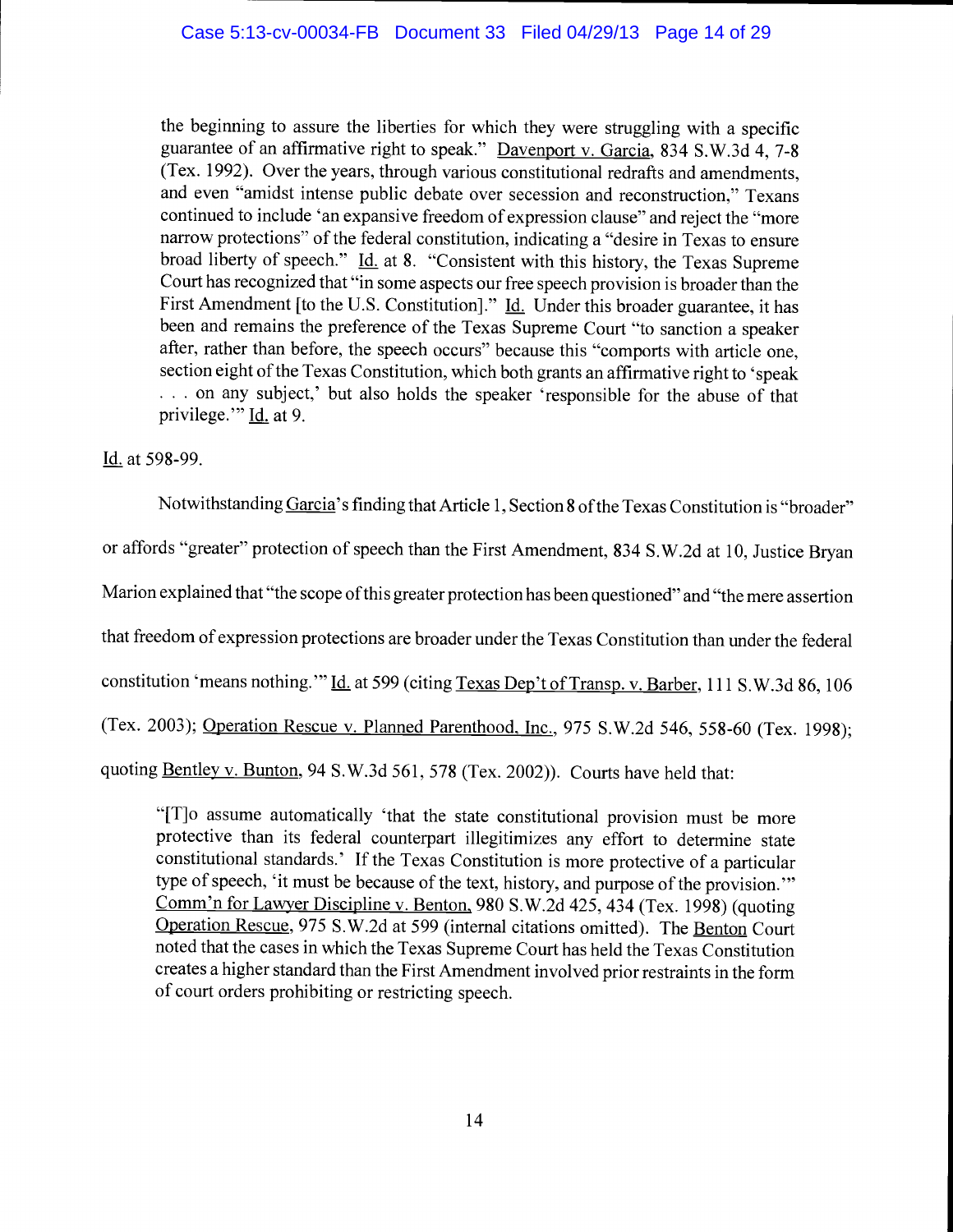## Case 5:13-cv-00034-FB Document 33 Filed 04/29/13 Page 15 of 29

RCI Entm't, Inc., 373 S.W.3d at 599 (alteration in original). In response to appellant's argument that the ordinance prohibiting nudity must be scrutinized under the higher standard of the Texas Constitution, the appellate panel noted that no Texas court had addressed the specific complaints raised regarding a City-wide ban on nudity.<sup>9</sup> Id. The Court therefore looked to federal cases for guidance on determining whether the ordinance is content-based or content-neutral,  $id$ , the next issue which must be addressed in the constitutional challenge to the City's ordinance regulating adult businesses.

In considering whether the ordinance is content-based or content-neutral, the Court noted that "the ordinance does not ban expression in the form of nude dancing."  $Id.$  Instead, the opinion continues, "the ordinance regulates conduct and not the content of anyone's speech." Id. at 599-600 (citing  $Eric v. Pap's A.M., 529 U.S. 277, 284, 290 (2000) (plurality) (holding same regarding ordinance)$ </u> that made it an offense for "person who knowingly or intentionally, in a public place. . . appears in a state of nudity....")); <u>see also Barnes v. Glen Theatre. Inc.</u>, 501 U.S. 560, 566-69 (1991) (plurality) (holding same). "Because the essence of appellants' argument on appeal [was] that the ordinance prohibits conduct-nude dancing-precisely because of its communicative attributes," the Court began its analysis "with a consideration of whether the ordinance is content-neutral or content-based." RCI Entm't, Inc. v. City of San Antonio, 373 S.W.3d 589, 600 (Tex. App.–San Antonio 2012, no pet.). As summarized in the opinion, appellants asserted the ordinance is content-based for two reasons:

<sup>&</sup>lt;sup>9</sup>As noted by Justice Bryan Marion, other Texas courts have addressed ordinances aimed at regulating human display establishments, but have not considered the ban on nudity issue raised in the appeal before the Fourth Court. *Id.* at n.4; <u>see e.g., Combs v. Texas Entm't Ass'n</u>, 347 S.W.3d 277, 286 (Tex. 2011) (concluding that Texas statute requiring \$5 fee for each customer admitted to business offering live nude entertainment and allo consumption of alcohol was not aimed at any expressive content of nude dancing); Kazmarek v. State 986 S.W.2d 287, 290 (Tex. App.–Waco 1999, no pet.) (considering whether ordinance which required permit to operate sexually oriented business granted City of Houston "unbridled discretion" to grant or deny permit thereby allowing City to place prior restraint upon expressive conduct found in dancing); 2300, Inc. v. City of Arlington, 888 S.W.2d 123, 126 (Tex. App.–Fort Worth 1994, no writ) (considering constitutionality of "no touch" provision in City ordinance regulating adult dance establishments).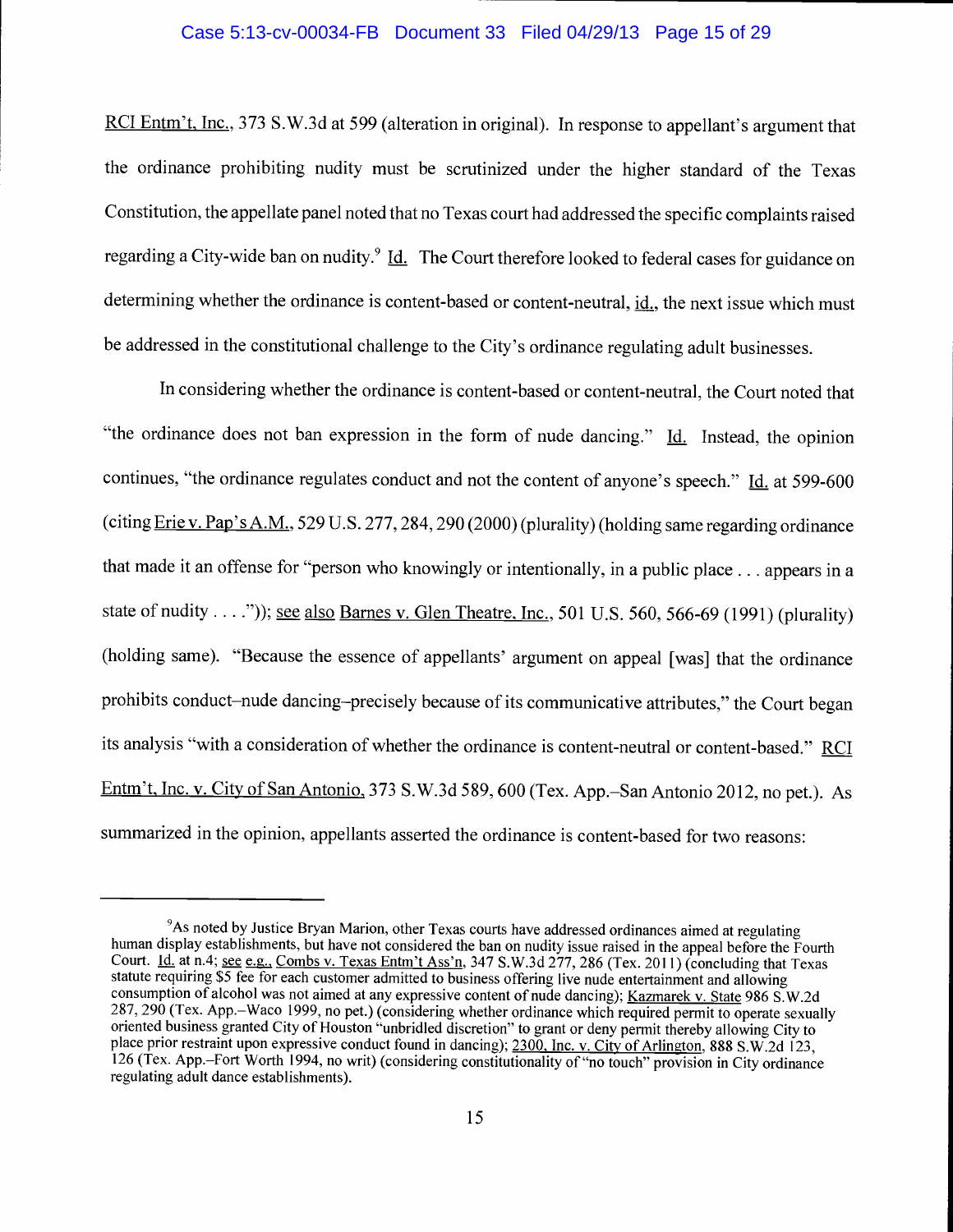$(1)$  only dancers, managers, and owners of human display establishments—as opposed to anyone else appearing in a state of public nudity–are subject to criminal and civil liability under the ordinance; and (2) the ordinance allows an exception to liability based on the content of the speech for any "person engaged in expressing a matter of serious literary, artistic, scientific, political, or social value." SAN ANTONIO, TEX., CODE  $§$  21-207(c)(1).

# Id.

The United States Supreme Court rejected an argument similar to the first argument made by

appellants. The Fourth Court of Appeals also rejected the argument:

In Erie, the respondent argued the ordinance was "aimed" at suppressing expression through a ban on nude dancing. 529 U.S. at 284. The respondent supported this argument by pointing to statements made by the City attorney that the public nudity ban was not intended to apply to 'legitimate" theater productions. The Court concluded this was "really an argument that the City council also had an illicit motive in enacting the ordinance." Id. The Court rejected the argument noting it would "not strike down an otherwise constitutional statute on the basis of an alleged illicit motive."  $\underline{Id}$ . Likewise, here, we will not strike down an ordinance on the grounds that only human displays establishments are targeted by the ordinance. Also, we do not agree that only dancers, managers, and owners of human display establishments are targeted by the ordinance. The ordinance makes it unlawful "for an individual to intentionally or knowingly appear in a state of nudity" in "all locations owned or open to the general public" and is not limited only to human display establishments. San Antonio, Tex., Code § 21-200.

Id. The Fourth Court further pointed out that the ordinance was enacted pursuant to Texas Local Government Code section 243.001, which expresses the Texas Legislature's concern "that the unrestricted operation of certain sexually oriented businesses may be detrimental to the public health, safety, and welfare by contributing to the decline of residential and business neighborhoods and the growth of criminal activity." Id. (citing Tex. Loc. Gov't Code  $\S 243.001(a)$ ). Accordingly, the opinion states, "[w]e believe the ordinance is not aimed at any expressive content of appearing nude but at the secondary effects of appearing nude in public." RCI Entm't, 373 S.W.3d at 600 (citing Combs v. Texas Entm't Ass'n, 347 S.W.3d 277, 286 (Tex. 2011) (rejecting similar argument made by operator of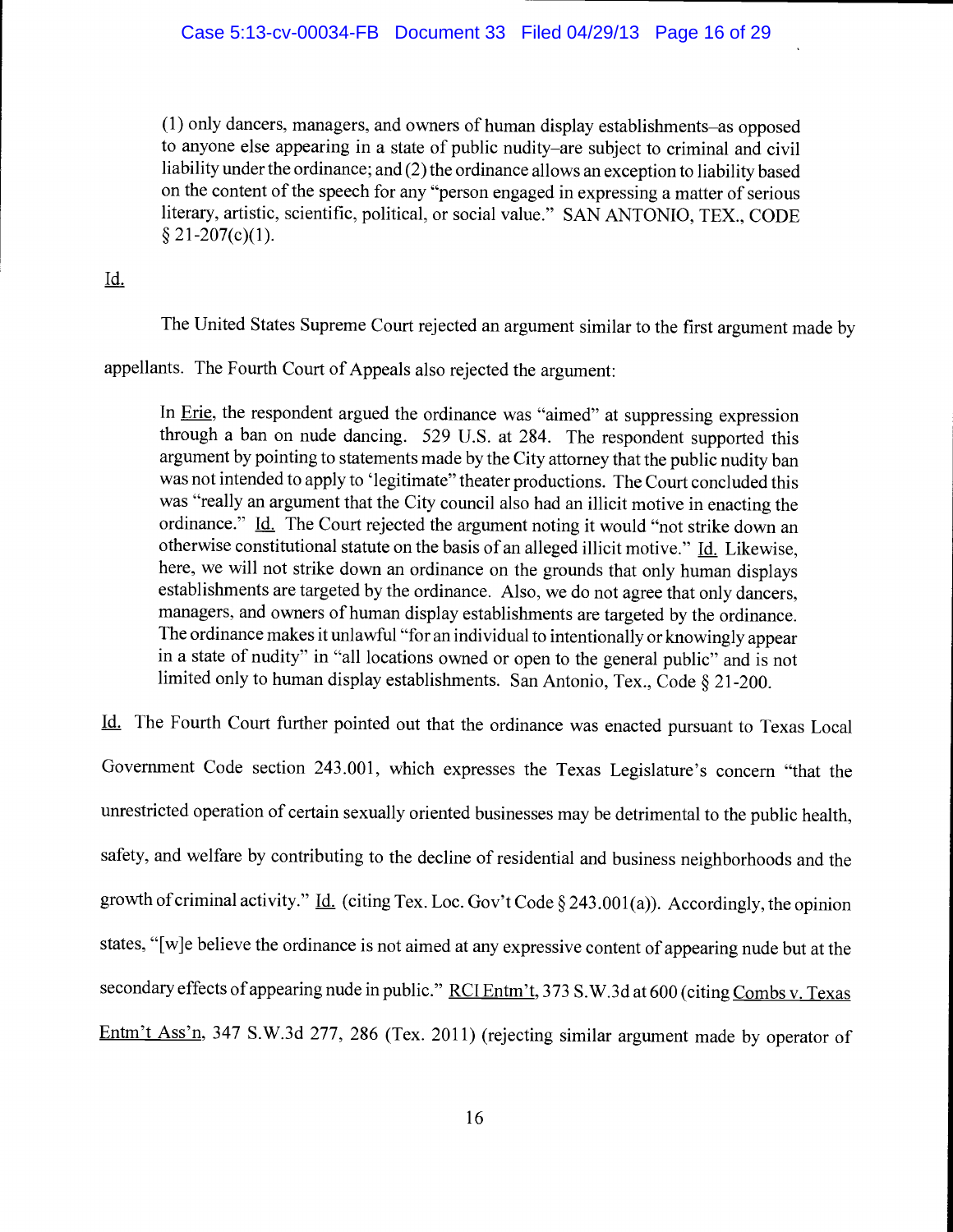# Case 5:13-cv-00034-FB Document 33 Filed 04/29/13 Page 17 of 29

sexually oriented business in challenge to \$5.00 fee pursuant to Texas Business and Commerce Code section 102.052).

The Fourth Court of Appeals next addressed appellants' argument the ordinance is content-based because it provides an exception from the general ban on nudity based entirely on the content of the message conveyed by the dancers. Id. Appellants pointed to the exception contained within the ordinance which exists for a "person engaged in expressing a matter of serious literary, artistic, scientific, political, or social value." *Id.* (quoting San Antonio, Tex., Code § 21-207(c)(1)). According to appellants, the inclusion of this exception means that the City values some forms of speech over other forms of speech. Id. The premise of this argument, the Court noted, "is that the ordinance is contentbased because it distinguishes favored speech (with 'serious literary, artistic, scientific, political, or social value') from disfavored speech (appearing in a state of nudity) on the basis of the ideas or views expressed."  $\underline{Id}$ . The Court disagreed and provided the following analysis:

Regulations that "by their terms distinguish favored speech from disfavored speech in the basis of ideas or views expressed are content based." Turner Broad. Sys. v. FFC, 512 U.S. 622, 643 (1994). Thus, a rule that is applied because of disagreement with a message presented or a rule that has a substantial risk of eliminating certain ideas or viewpoints from the public dialogue is content-based. See  $id$  at 642. If, on the other hand, the regulation is justified without reference to the content of the speech or serves purposes unrelated to the content, it is a content-neutral regulation, even if it has an incidental effect on some speakers or messages but not others. Horton v. City of Houston, 179 F.3d 188, 193 (5th Cir. 1999), cert. denied, 528 U.S. 1021 (1999).

RCI Entm't, 373 S.W.3d at 601. It is also true, the Court continued, "[s]ufficient government interests justifying content-neutral regulations include 'preventing harmful secondary effects." id. (quoting Erie, 529 U.S. at 293), and "'protecting morals and public order," id. (quoting Barnes, 501 U.S. at 569), both of which are "classic expressions of state police powers." Id. As the Virginia Supreme Court concluded when considering this issue, the Court noted, "the messages conveyed by erotic dancing and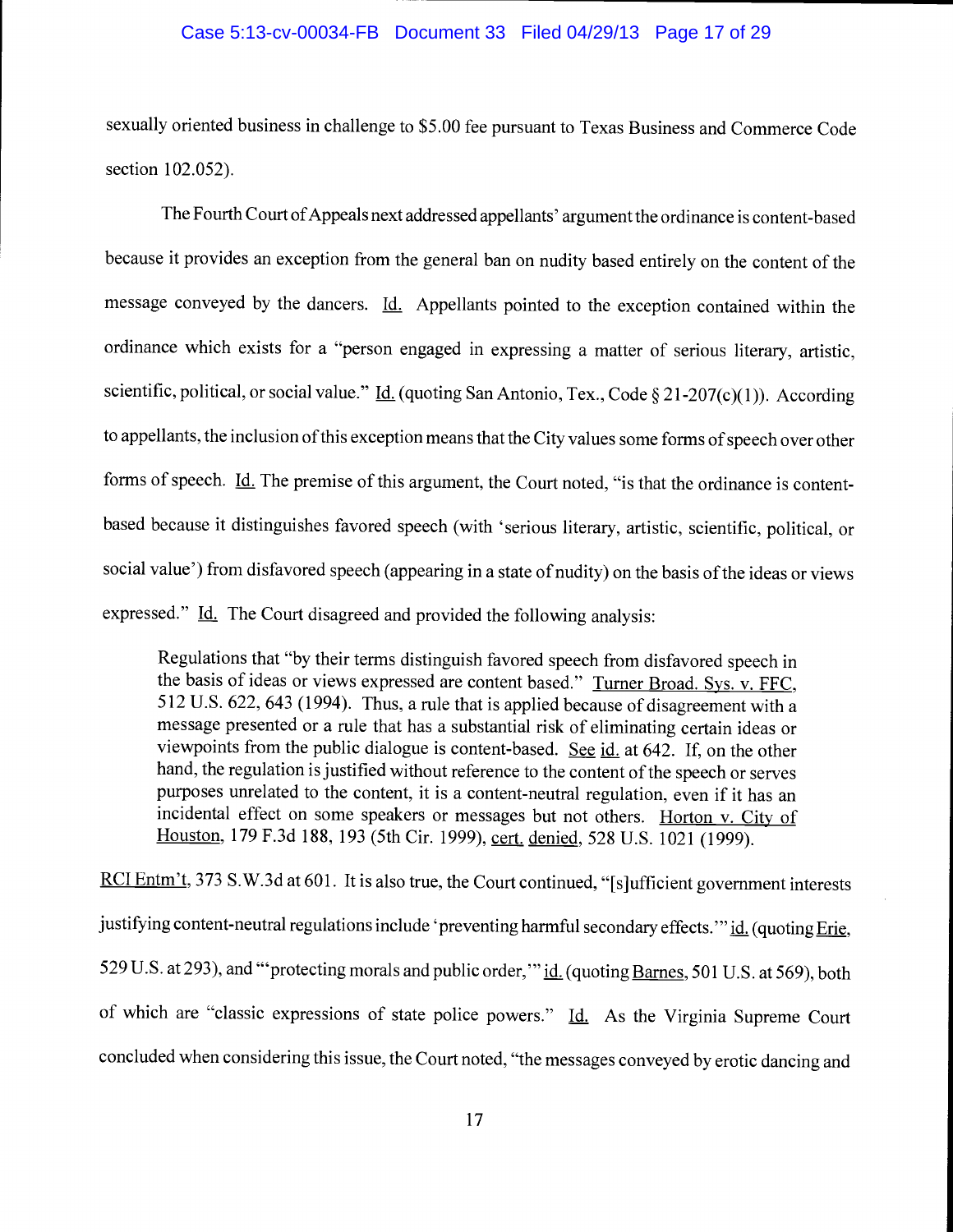# Case 5:13-cv-00034-FB Document 33 Filed 04/29/13 Page 18 of 29

theatrical nudity may be similar, the social by-products of each medium may be considerably different." Id. (quoting Boyd v. County of Henrico, 42 Va. App. 495, 592 S.E.2d 768, 776 (2004)). "Within the 'limited field of regulations on public exhibitions of adult entertainment,' therefore, 'the presence of negative secondary effects permits public nudity regulations to be treated 'as content-neutral and so subject only to intermediate scrutiny." Id. (quoting Boyd, 592 S.W.2d at 776). Accordingly, the Fourth Court of Appeals concluded that "the exception contained in the ordinance does nothing more than ensure that the ordinance incidentally restricts the least amount of expressive conduct," and thus "protects the ordinance against an overbreadth challenge."  $Id.$  The appellate court held:

[T]hat the ordinance's public nudity ban should be "properly evaluated as a contentneutral restriction because the interest in combating the secondary effects associated with [sexually oriented businesses] is unrelated to the suppression of the erotic message conveyed by nude dancing." Erie, 529 U.S. at 296, Boyd, 592 S.E.2d at 776.

RCI Entm't, 373 S.W.3d at 601. Based on its belief the ordinance was content-neutral, the Fourth Court of Appeals also concluded the ordinance was not entitled to the broader free speech protections granted under the Texas Constitution.  $\underline{Id}$ . (citing Kaczmarek v. State, 986 S.W.2d 287, 291 (Tex. App.-Waco 1999, no pet.) (holding that broader Texas free speech protection does not extend to topless/exotic dancing)).

Accordingly, the Court of Appeals applied "the same intermediate scrutiny analysis under the Texas Constitution as under the First Amendment to the U.S. Constitution" and referred "to federal cases analyzing the First Amendment to the U.S. Constitution for guidance." Id. In this regard, a content-neutral restriction on speech withstands intermediate scrutiny if it:

- $\ast$ falls within "the constitutional power" of the City of San Antonio,
- $\ast$ furthers an "important or substantial government interest,"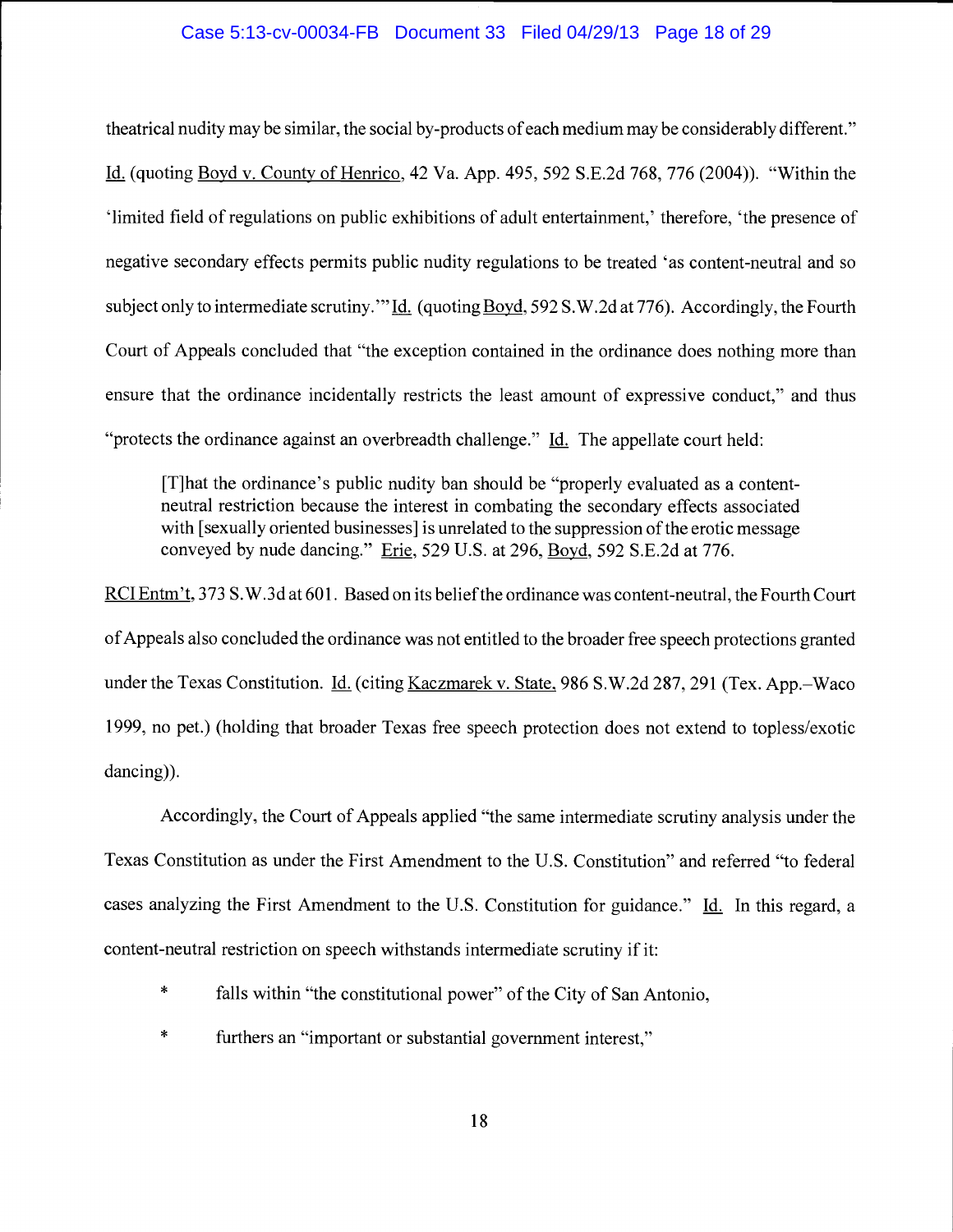- $\ast$ furthers this interest in a manner "unrelated to the suppression of free expression," and
- $\ast$ "imposes no greater incidental restriction on protected speech "than is essential to the furtherance of that interest."

Id. (quoting United States v. O'Brien, 391 U.S. 367, 376-77 (1968)).

In applying the  $O<sup>2</sup>B$ rien factors, the Fourth Court noted that appellants did not contest that the ordinance falls within the City's constitutional power.  $\underline{Id}$ . With regard to the second and third factors, the Court reiterated its beliefs that the ordinance furthers an "important or substantial government interest" and further stated "we believe the ordinance furthers that interest in a manner unrelated to the suppression of free expression." RCI Entm't, 373 S.W.3d at 602-03. As to the fourth requirement, the Boyd Court phrased the issue as follows:

The only constitutional right here (albeit one "marginally" within the "outer perimeters" of the First Amendment) is the erotic message implicit in nude or semi-nude dancing. There is no general right to take one's clothes off in public. Nor is there a constitutional right to wear pasties and G-strings rather than the lingerie-like tops and bottoms required by the Henrico [County] ordinance. Thus, we cannot ask whether requiring slightly more clothes restricts the erotic dancer's right to be less clothed. Being in a state of nudity, after all, is not an inherently expressive condition. Instead, we must ask whether the ordinance unduly burdens the dancer's ability to express her erotic message by requiring her to cover up slightly more of her body with slightly more fabric.

592 S.E.2d at 777-78 (internal citations omitted). The Fourth Court agreed with the Boyd Court that

being in a state of nudity is not an inherently expressive condition. RCI Etm't, 373 S.W.3d at 602. The

opinion explains:

"A flasher in a public mall may genuinely intend to communicate a message-whether erotic, neurotic, or both. But the communicative element in his conduct should receive no constitutional protection. [Boyd, 592 S.W.2d] at 775. Similarly, going from complete nudity to being partly clothed involves a de minimis impact on the ability of a dancer to express eroticism. See Erie, 529 U.S. at 294; see also Boyd, 592 S.E.2d at 779 ("The dancer's erotic message still reaches its intended audience. The additional clothing just "makes the message slightly less graphic."). Therefore, we conclude the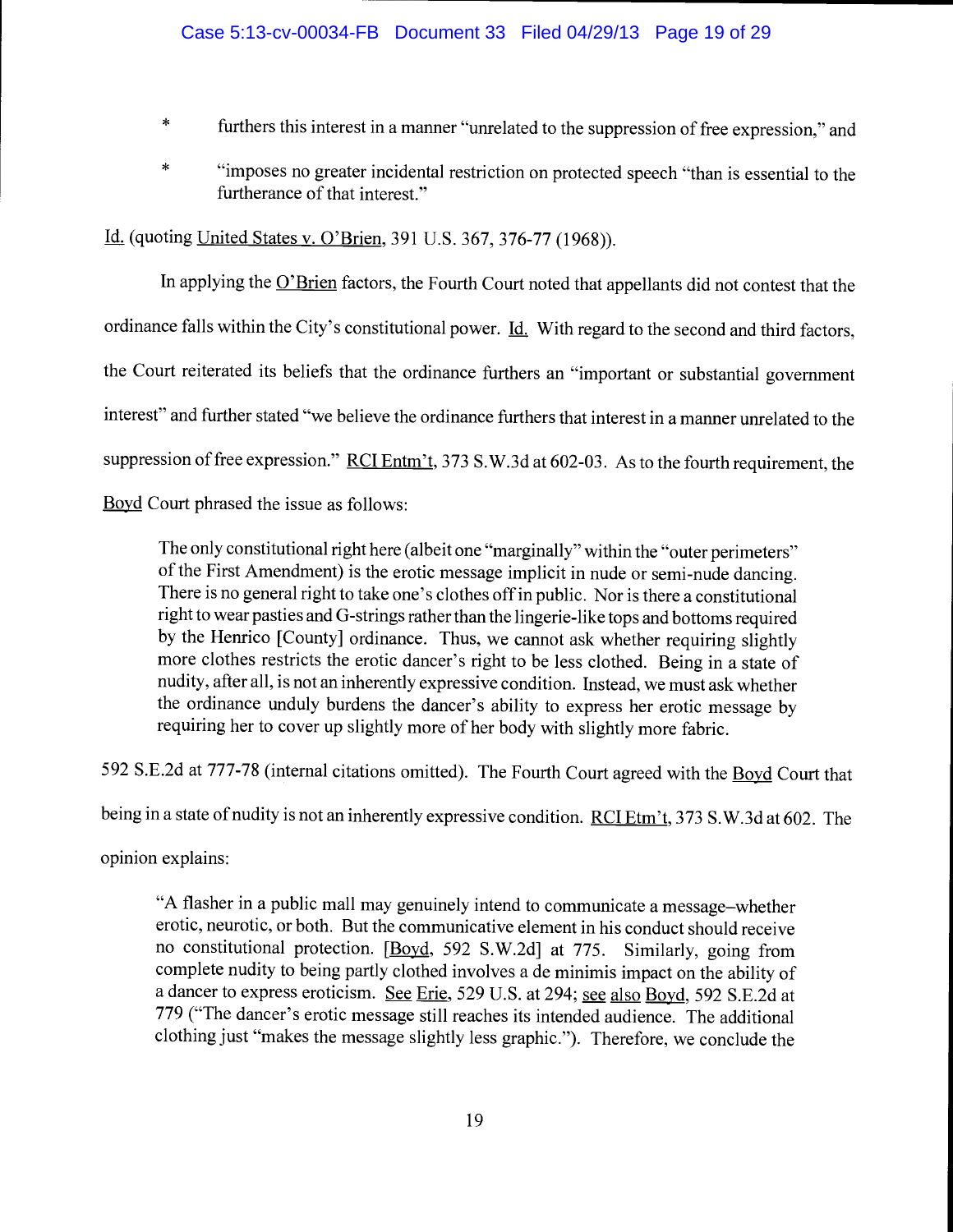## Case 5:13-cv-00034-FB Document 33 Filed 04/29/13 Page 20 of 29

ordinance imposes no greater incidental restriction on protected speech than is essential to the furtherance of the government interest at which the ordinance is aimed.

Id. at 602. Accordingly, the Texas appellate court found San Antonio's 2005 ordinance prohibiting nudity and regulating semi-nudity withstood intermediate scrutiny and was structured only to reduce negative secondary effects. Id.

# Baby Dolls Topless Saloons, Inc. v. City of Dallas

The United States Circuit Court of Appeals for the Fifth Circuit upheld a Dallas regulation of sexually oriented businesses which restricted the activities of semi-nude dancers where semi-nudity was defined in terms identical to those under consideration. In Baby Dolls Topless Saloons, Inc. v City of Dallas, 295 F.3d 471 (5th Cir. 2002), the owners and operators of gentlemen's clubs challenged a City ordinance effectively requiring female dancers to change their attire from pasties to bikini tops in order to avoid being classified as sexually oriented businesses subject, *inter alia*, to licensing and zoning restrictions. Id. at 474. The District Court granted summary judgment in favor of the City applying the test for content-neutral time, place and manner regulations set out in City of Renton v. Playtime Theatres, Inc., 475 U.S. 41, 47 (1986). Id. at 480. On appeal, Plaintiffs asserted the District Court erred in applying the <u>Renton</u> test. Id. They argued the ordinance is not content-neutral because it "targets" the essential expressive nature of the featured entertainment of the cabarets' business" and its "justification was not shown to be related to the 'secondary effects' focus of the ordinance." Baby Dolls Topless Saloons. Inc., 295 F.3d at 480. The Fifth Circuit disagreed that the Renton test was not applicable:

Under Renton, "zoning ordinances designed to combat the undesirable secondary effects of [SOBs] are to be reviewed under the standards applicable to 'content-neutral' time, place, and manner restrictions." 475 U.S. at 49 (emphasis added). And, "findings of the [City] as to the secondary effects of sexually oriented businesses [can] satisfy us... that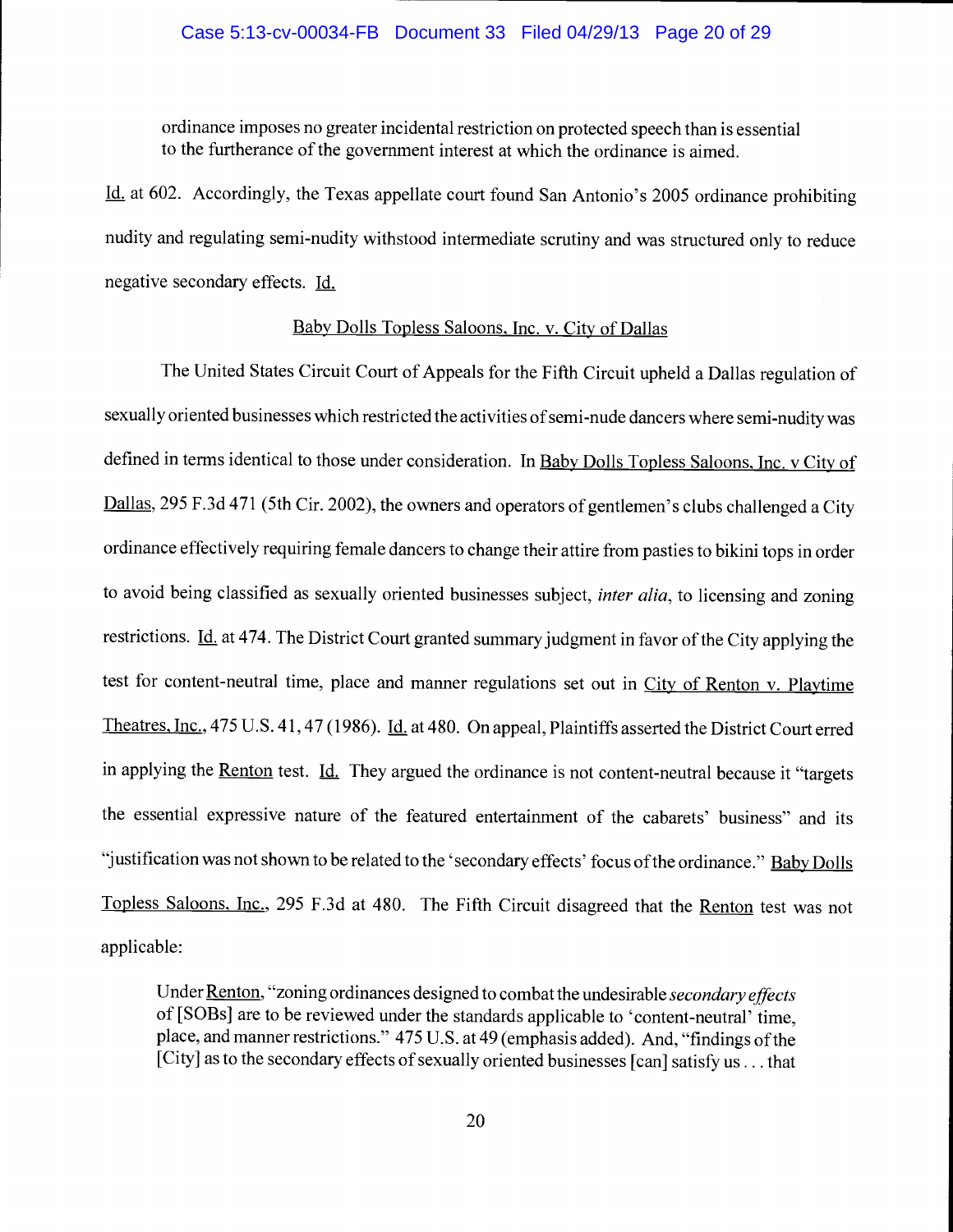[its] predominant concern was with secondary effects and not the content of expression itself.' SDJ, Inc. v. City of Houston, 837 F.2d 1268, 1273 (5th Cir. 1988), cert. denied, 489 U.S. 1052 (1989). SDJ, Inc., involved a similar zoning scheme that imposed location restrictions on establishments "characterized by an emphasis on matter depicting, describing or relating to . . . specified anatomical areas," defined as "[l]ess than completely and opaquely covered . . . [f]emale breast[s] . . . below a point immediately above the top of the areola."  $\underline{Id}$  at 1278 n.36 (emphasis added).

Id. at 480. The Court pointed out that the City of Dallas had relied on other cities' efforts regulating

SOBs, commissioned studies and engaged in a series of public hearings, comment-taking and town hall

meetings regarding SOBs deleterious effects, id. at 474, 481, and found the City's concerns to be

adequately expressed in the ordinance's preambulary language:

WHEREAS the City council finds that a concentration of [SOBs] continues to contribute to a decline in the value of surrounding properties, to an increase in criminal activities in the surrounding community, and to urban blight and a downgrade in the quality of life in the surrounding community....

WHEREAS, the City council believes that, to better protect the public health, safety, and welfare it is necessary to adopt additional amendments to [the SOB ordinance] that would enhance land use protection to residential areas and other surrounding areas; restrict the location of [SOBs] near child-care facilities to protect the children that attend those facilities; and establish rules of conduct for certain [SOB] employees and customers . . . .

Id. at 480 (quoting Dallas, Tex., Ordinance No. 23137 at 2-5) (emphasis in original).

Plaintiffs maintained, however, that the evidence the City relied upon was irrelevant to the ordinance. Id. at 481. They argued "[n]o evidence indicates that a requirement that all dancers wear bikini tops instead of pasties will reduce deleterious secondary effects." Baby Dolls Topless Saloons, Inc., 295 F.3d at 481. In this regard, Plaintiffs emphasized two of the District Court's findings in that action: (1) the "studies did not study whether a change in a dancer's attire from pasties to bikini tops would affect secondary effects" and (2) the author of these studies "testified that his studies indicated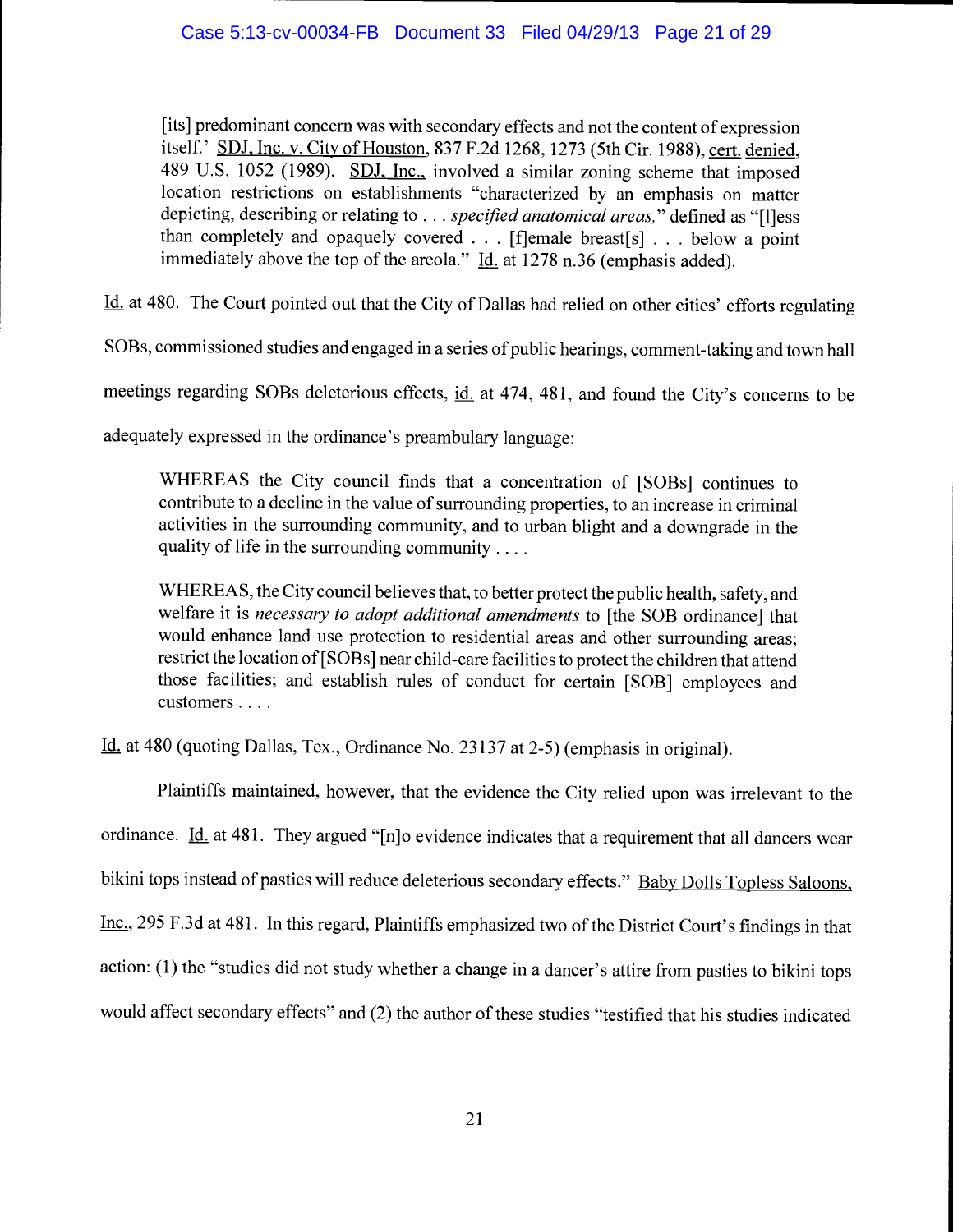that the change in attire would not have an impact on secondary effects." Id. "According to Plaintiffs,

there must be *specific* evidence linking bikini tops to reducing secondary effects." Id.

In rejecting this argument, the Fifth Circuit explained:

Renton, however, does not require a "city to demonstrate[,] . . . with empirical data, that its ordinance will successfully lower crime," at least "not without actual and convincing evidence from plaintiffs' to the contrary." City of Los Angeles v. Alameda Books, Inc., 535 U.S. 425, 122 S.Ct. 1728, 1736 (2002) (plurality). "Such a requirement would go too far in undermining [the] settled position that municipalities must be given a reasonable opportunity to experiment with solutions to address the secondary effects of protected speech." Id. (internal citations and question marks omitted).

Renton teaches us that the government must produce some evidence of adverse secondary effects produced by. . . adult entertainment in order to justify a challenged enactment using the secondary effects doctrine.... <u>Renton</u> also instructs us that a government must present sufficient evidence to demonstrate "a link between the regulation and the asserted governmental interest," under a "reasonable belief" standard.

Id. (quoting J&B Entm't, Inc. v. City of Jackson, 152 F.3d 362, 371-72 (5th Cir. 1998) (emphasis added; quoting Renton, 475 U.S. at 51-52). Accordingly, a court must determine under this reasonable belief standard, whether the City's evidence demonstrates a link between its interest in combating secondary effects and the ordinance." Baby Dolls Topless Saloons, Inc., 295 F.3d at 481.

The Fifth Circuit found the standard had been satisfied. The Court noted the ordinance was enacted, in part, because the City had found that "entities that were, in effect, SOBs were avoiding that classification" by having its dancers wear pasties and that "concentrated SOBs continued to contribute to an increase in criminal activities in the surrounding community."  $Id.$  (quoting Dallas, Tex., Ordinance 23137 (preamble). Among other relied upon data, the City presented evidence that sex crimes were more frequent in the study area. <u>Id.</u> The Court noted: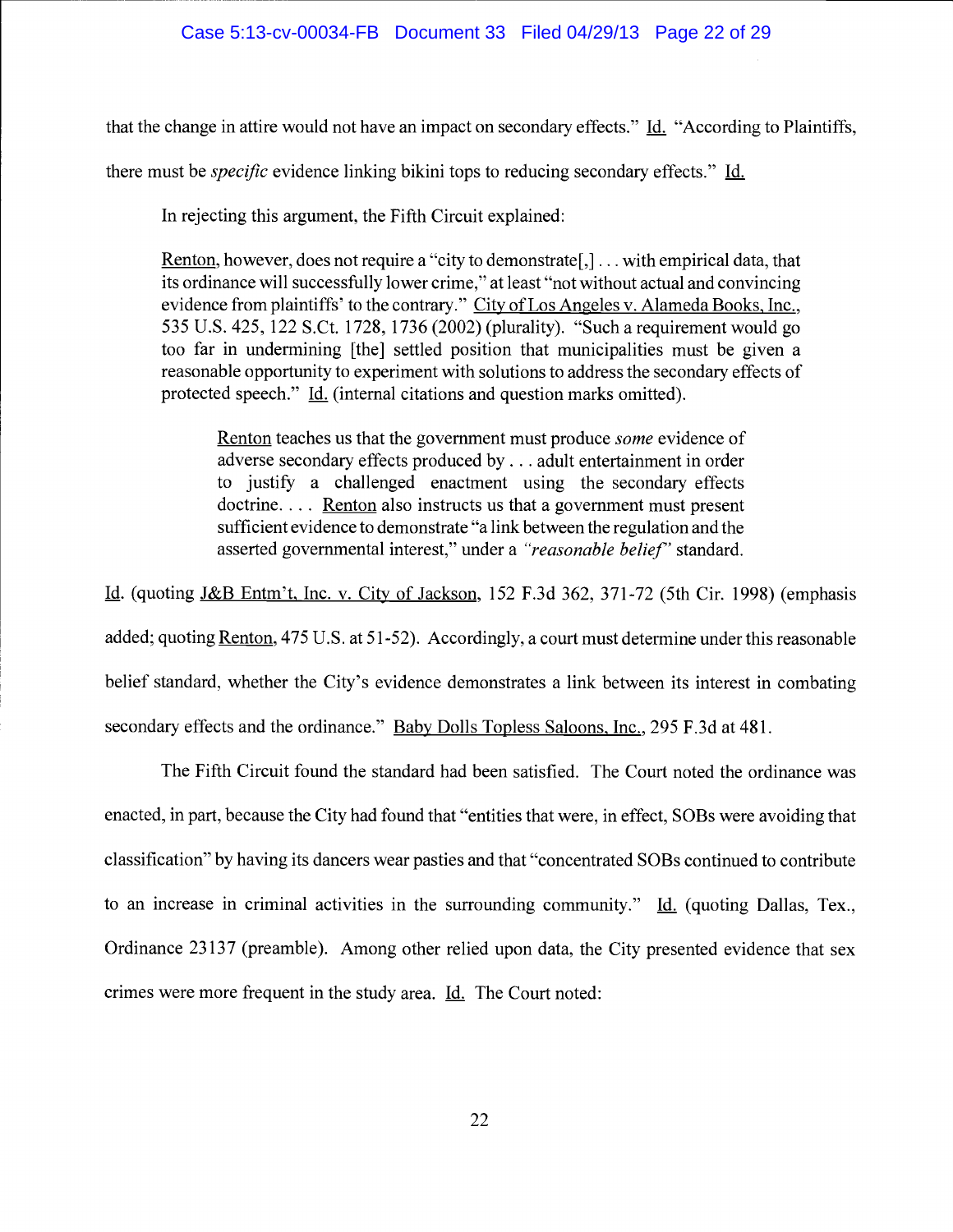# Case 5:13-cv-00034-FB Document 33 Filed 04/29/13 Page 23 of 29

While the ... study is careful not to attribute this disparity *entirely* to SOBs, it did find a correlation between SOBs–specifically their "hours of operation and the type of people which SOBs attract"-and higher crime rates.

Baby Dolls Topless Saloons, Inc., 295 F.3d at 481. These findings were "reasonably believed to be

relevant to the problem which the City addresse[d]." *Id.* (citing Renton, 475 U.S. at 51-52). The Fifth

Circuit explained:

The [C]ity relied upon specific evidence showing, inter alia, higher crime rates in the vicinity of SOBs. The City's attempts to deal with that reality had been continuously frustrated in the past, most recently by "exploitation of a 'loophole' in the City code that permitted such businesses to avoid the location restrictions by obtaining dance hail licenses pursuant to Chapter 14, which was not originally designed to regulate such businesses." Baby Dolls, 114 F. Supp. 2d at 547 (emphasis added).

Id. at 482. The ordinance, the Court pointed out, was a comprehensive amendment to carry out the

City's "original intent in combating secondary effects associated with [SOBs]." Id. Importantly,

"[T]he evidence does not connect the wearing of bikini tops to the reduction of secondary effects,"  $\underline{\text{id}}$ ; but, in the light of the data considered by the City and other steps taken by it prior to enacting the ordinance, it was not necessary to make that connection. Instead, it was reasonable for the City to conclude that establishments featuring performers in attire more revealing than bikini tops pose the same types of problems associated with other SOBs.

Id.

# **DISCUSSION**

To obtain a preliminary injunction, Plaintiffs must show the following: (1) there is a substantial likelihood of success on the merits; (2) there is a substantial threat that Plaintiffs will suffer irreparable injury if the injunction is denied; (3) the threatened injury outweighs any damage the injunction might cause the City; and (4) granting the injunction will not disserve the public interest. Daniels Health Scis., L.L.C. v. Vascular Health Servs., L.L.C., 710 F.3d 579, 582 (5th Cir. 2013); Sugar Busters LLC v. Brennan, 177 F.3d 258, 265 (5th Cir. 1999). The decision to grant or deny preliminary injunctive relief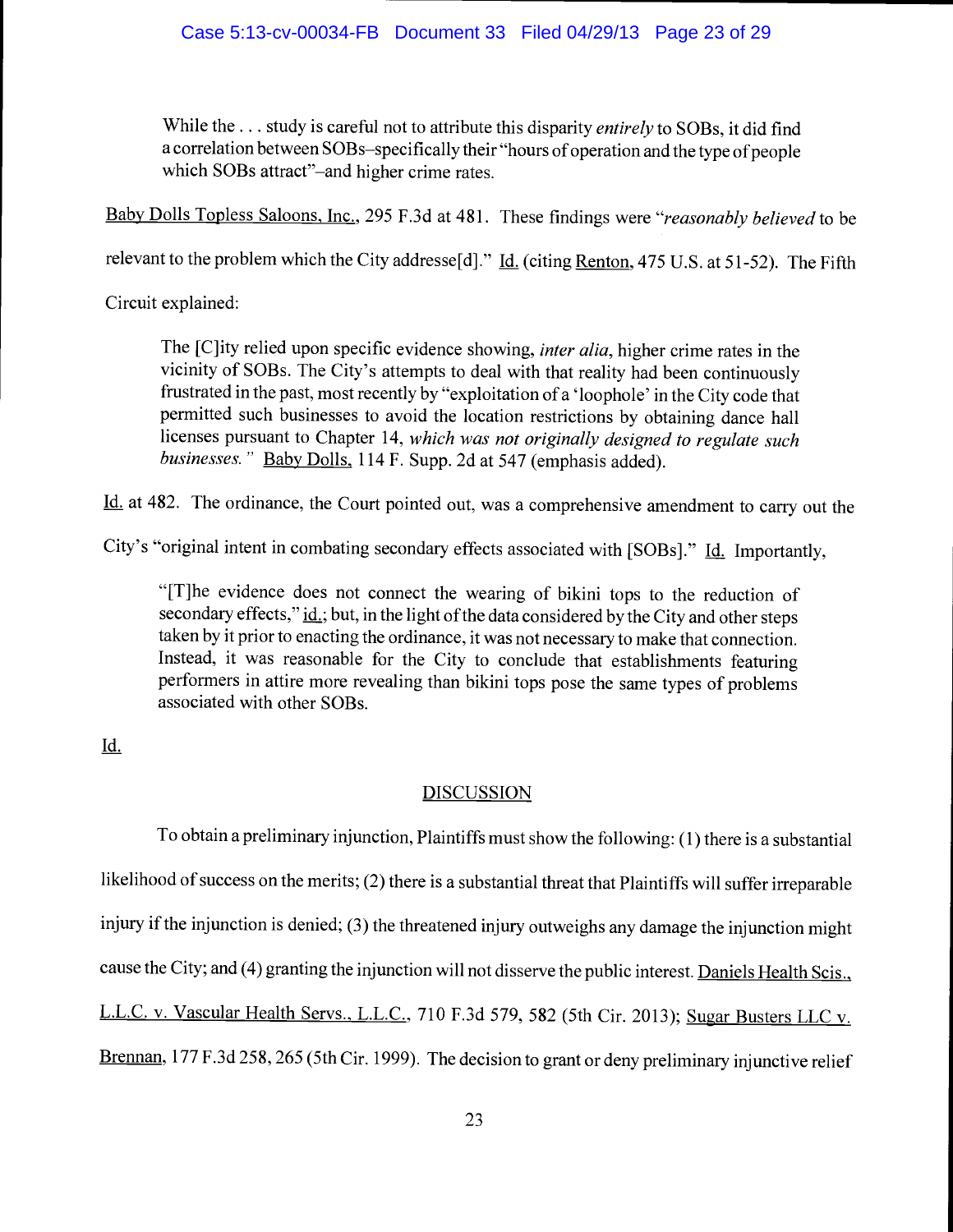#### Case 5:13-cv-00034-FB Document 33 Filed 04/29/13 Page 24 of 29

is left to the sound discretion of the District Court. Mississippi Power & Light Co. v. United Gas Pipe Line Co., 760 F.2d 618, 621 (5th Cir. 1985). Such relief is an extraordinary remedy which should be granted only if the Plaintiffs have clearly carried their burden of persuasion on each of the four factors. <u>Id.; see also Canal Auth. v. Calloway,</u> 489 F.2d 567, 569 (5th Cir. 1974).

#### Likelihood of Success

When determining the likelihood of success on the merits, courts look to the standards of the substantive law. Roho, Inc. v. Marquis, 902 F.2d 356, 358 (5th Cir. 1990). To prevail on a preliminary injunction, the Plaintiffs likelihood of success must be more than negligible, Compact Van Equip. Co. v. Leggett & Platt, Inc., 566 F.2d 952, 954 (5th Cir. 1978), and the preliminary injunction should not be granted unless "the question presented by the litigant is free from doubts." Congress of Racial Equal. v. Douglas, 318 F.2d 95, 97 (5th Cir.), cert. denied, 375 U.S. 829 (1963). As the level of persuasion in relation to the other three factors increases, the degree of persuasion necessary on the substantial likelihood of success factor may decrease. Productos Carnic, S.A. v. Central Am. Beef & Seafood Trading Co., 621 F.2d 683, 686 (5th Cir. 1980) ("Where the other factors are strong, a showing on some likelihood of success on the merits will justify temporary injunctive relief.").

Because the restriction of Plaintiffs' right to feature semi-nude dancing implicates the First Amendment, the City must show that its restriction on SOBs is a narrowly tailored time, place and manner regulation. Baby Dolls Topless Saloons, Inc. v City of Dallas, 295 F.3d 471 (5th Cir. 2002); Encore Videos, Inc. v. City of San Antonio, 330 F.3d 288, 291-92 (5th Cir.), cert. denied, 540 U.S. 982 (2003), clarified by 352 F.3d 938 (5th Cir. 2003). "To pass constitutional muster, a time, place, and manner regulation must be 'content neutral, .... narrowly tailored to serve a significant government interest, and leave open ample alternative channels of communication." Encore, 330 F.3d at 291.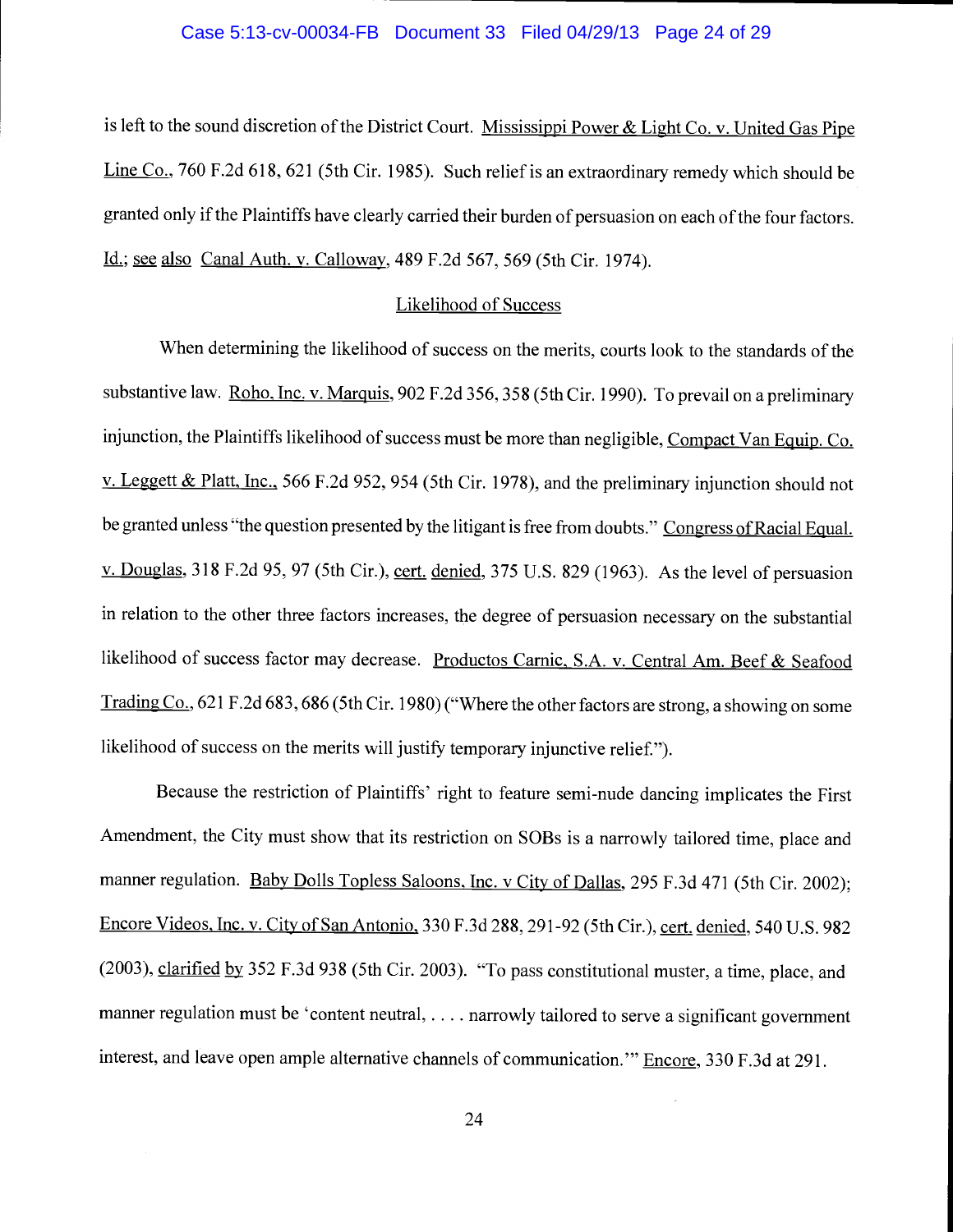## Case 5:13-cv-00034-FB Document 33 Filed 04/29/13 Page 25 of 29

In RCI Entm't, Inc. v. City of San Antonio, 373 S.W.3d 589, 598-605 (Tex. App.–San Antonio 2012, no pet.), the Fourth Court of Appeals found that San Antonio's City ordinance regulating nude and semi-nude gentlemen's clubs met the constitutional requirements that the regulation be content neutral and that it serve a substantial government interest. The Court also found the ordinance was narrowly tailored to address the harmful secondary effects associated with adult dance establishments. Id. In this regard, the City has provided additional evidence in these proceedings that sexually oriented businesses, including adult dance establishments, cause harmful secondary effects.<sup>10</sup>

In Baby Dolls Topless Saloons, Inc. v. City of Dallas, 295 F.3d 471, 48 1-82 (5th Cir. 2002), the Fifth Circuit Court of Appeals found an identical City ordinance which effectively required female dancers to wear bikini tops in order for the owner to avoid SOB classification to be a narrowly tailored time, place and manner restriction on free speech, even though the City did not produce specific evidence linking bikini tops to reduction of harmful secondary effects of SOBs. As here, prior to the ordinance's enactment, the City commissioned studies and held hearings resulting in its finding that an amendment to the "pasties exception" to the SOB ordinance was necessary to address the same harmful secondary effects as other businesses already subject to regulation. Id.

Plaintiffs argue Baby Dolls Topless Saloons, Inc. is not applicable because the decision fails to take into consideration the Supreme Court's discussion of ample avenues of communication in City of

<sup>&</sup>lt;sup>10</sup>The legislative record of the 2012 ordinance is slightly different from that of the 2005 ordinance. In 2005, the City placed into the record over eighty studies on the negative secondary effects of adult businesses. T of the 2005 ordinance. Prior to voting on the 2012 ordinance, the City considered eight new studies and other information supporting the conclusion that sexually oriented businesses are linked to a variety of secondary effects. For example, Legislative Record Study #2, "Appraising Sex in Texas" examines the effects SOB classified businesses have on surrounding property values. This study was not available during the drafting of the 2005 ordinance or the initial settlement position in April of 2005.<br>The supplemented legislative record before the City in support of the 2012 ordinance is 3,233 pages long,

includes ninety-three studies and covers cases and reports documenting various topics related to secondary effects caused by SOBs. The 2012 ordinance states that the City relied on these various sources in enacting the ordinance.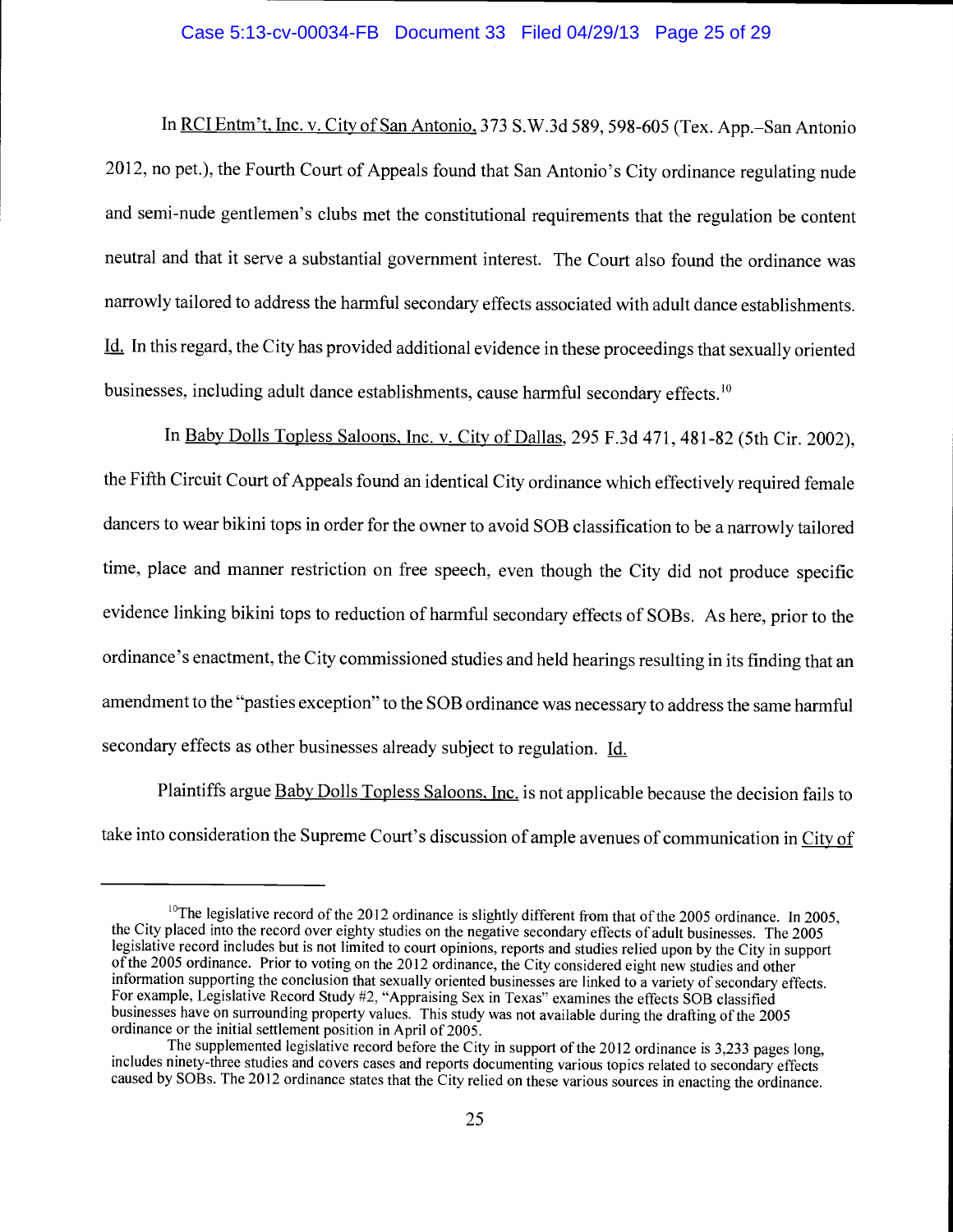#### Case 5:13-cv-00034-FB Document 33 Filed 04/29/13 Page 26 of 29

Los Angeles v. Alameda Books. Inc., 535 U.S. 425 (2002) (plurality). However, the Court in Baby Dolls Topless Saloons, Inc., determined that under the standard set forth in Alameda Books, Inc. and in view of the secondary effects studies on which Dallas-and now San Antonio-rely "it was reasonable for the City to conclude that establishments featuring performers in attire more revealing than bikini tops pose the same types of problems associated with other [sexually oriented businesses]." 295 F.3d at 481-82. Similarly, the City of San Antonio's legislative determination (that regular semi-nude performances as determined by the amended ordinance are as liable to produce unwanted secondary effects as other SOBs) was reasonable, in view of the secondary effects the City examined and which continue to occur. Because this determination appears reasonable, the regulation of adult exotic dance establishments featuring semi-nude performers does not impose a substantial portion of the regulatory burden on protected speech without advancing the goals of the ordinance. On the contrary, the ordinance promotes a substantial government interest which historically was not achieved absent the amended regulation. Id. Under the circumstances, Plaintiffs have not shown a substantial likelihood of success on their First Amendment challenge to the City ordinance effectively requiring their female dancers to wear bikini tops in order to avoid SOB classification.

# Irreparable Injury

An irreparable injury is one which cannot be remedied by an award of economic damages. Deerfield Med. Ctr. v. City of Deerfield Beach, 661 F.2d 328, 338 (5th Cir. 1981). "It is well established that the loss of First Amendment freedoms for even minimal periods of time constitutes irreparable injury justifying the grant of a preliminary injunction." Id. Even though erotic forms of dance expression "enjoy less protection than some other forms of speech," they are still protected by the First Amendment. Woodall v. City of El Paso, 49 F.3d 1120, 1122 (5th Cir.), cert. denied, 516 U.S.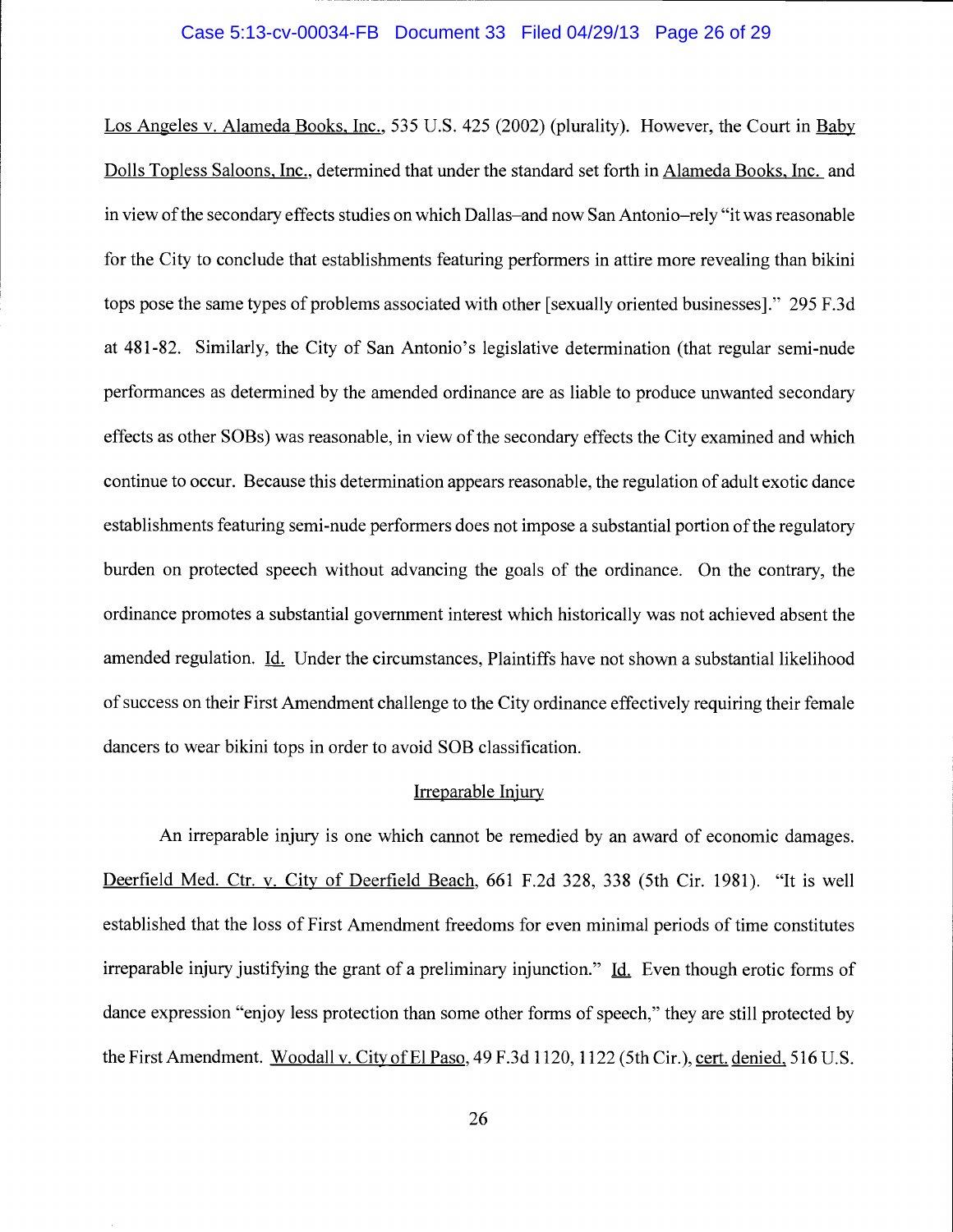#### Case 5:13-cv-00034-FB Document 33 Filed 04/29/13 Page 27 of 29

988 (1995). Because the requirement that dancers wear bikini tops deprives Plaintiffs of their First Amendment rights, Plaintiffs have shown irreparable harm.

## Threatened Injury

Next, Plaintiffs must show that the injury they will suffer if the Court denies the preliminary injunction is greater than the injury the City will suffer if the injunction is granted. Sugar Busters LLC v. Brennan, 177 F.3d 258, 265 (5th Cir. 1999). If the preliminary injunction is not granted, Plaintiffs aver that business will suffer and the expenses associated with obtaining an SOB license will force Plaintiffs to incur several expenses, including remodeling and in some instances relocating. Plaintiffs dispute the alleged negative impact on the community and have submitted testimony contradicting the City's allegation that SOBs cause negative secondary effects.<sup>11</sup> Nonetheless, the City has provided reports and affidavits describing harmful secondary effects. If Plaintiffs' businesses do cause the adverse effects alleged by the City, that harm to the community would outweigh the harm to Plaintiffs because Plaintiffs can comply or avoid the ordinance by having their dancers wear bikini tops.

Injunctive relief is an extraordinary remedy and Plaintiffs must clearly cany the burden of persuasion on each factor in order to obtain the injunction. Mississippi Power & Light Co., 760 F.2d at 621. Because the City has offered credible evidence to support its position that Plaintiffs' businesses adversely effect the community despite the City's attempt to curtain these secondary effects, Plaintiffs have not clearly shown that their potential injury outweighs the injury to the City. Erotique Shop. Inc.

 $<sup>11</sup>$ Dr. Randy Fisher testified at the hearing on the request for injunctive relief and, with permission from</sup> the Court, Plaintiffs filed supplemental opinions from Dr. Fisher and from Dr. Judith Hanna, which the Court has reviewed. Plaintiffs contend the legislative predicate relied on by the City is not "methodologically sound." As noted, they also argue bikini tops and increased coverage operates to unconstitutionally infringe on the communicative aspects of the exotic dancers' activities.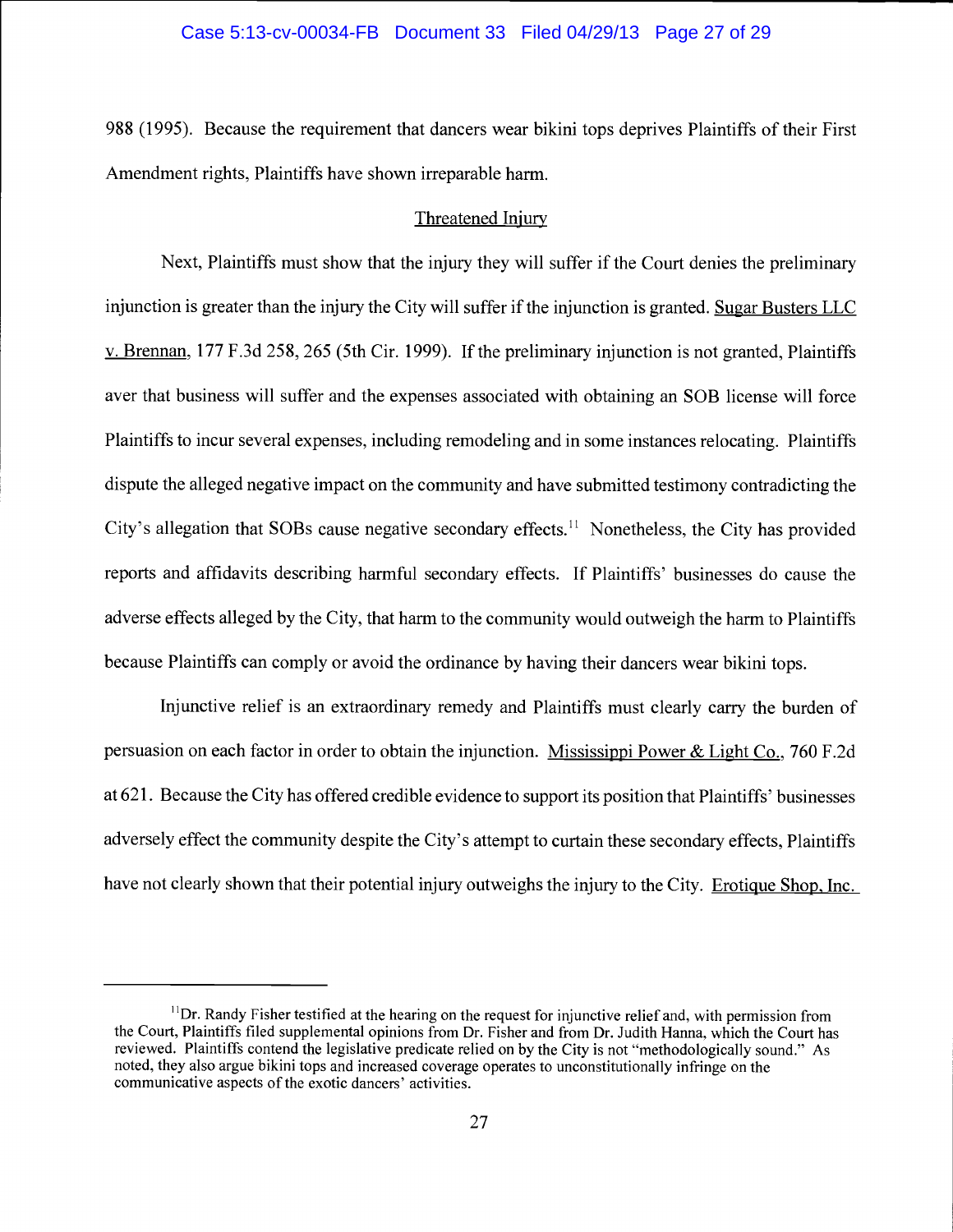#### Case 5:13-cv-00034-FB Document 33 Filed 04/29/13 Page 28 of 29

v. City of Grand Prairie, Civil Action No. 3:06-CV-2006-G, 2006 WL 3422231, at \*5 (N.D. Tex. Nov. 28, 2006).

#### The Public Interest

Two public interests are implicated in this case. The public has an interest in protecting the First Amendment rights of individuals and businesses such as Plaintiffs. Id. The City has an interest in promoting the health, safety, morals and general welfare of the citizens of the City. Although Plaintiffs dispute the contention that its businesses pose a threat to these interests, Plaintiffs have not shown that clearly shown that dance venues offering semi nude entertainment do not have adverse secondary effects. Id. Thus, Plaintiffs have failed to show that granting the injunction will not adversely affect the public interest. Id.

## **Conclusion**

The City ordinance effectively requiring exotic dancers to wear bikini tops in order for the operators to avoid sexually oriented business licensing, building and zoning requirements is reviewable under the standard governing content-neutral time, place and manner restrictions on free speech. Even though the City did not produce specific evidence linking bikini tops to reduction of harmful secondary effects of sexually oriented businesses, prior to the ordinance's enactment and subsequent amendment, the City reviewed studies and case law and held hearings resulting in its finding that the ordinance was necessary to address the same harmful secondary effects as other such businesses already subject to regulation. Accordingly, Plaintiffs have not shown a substantial likelihood of success on the merits of their claim that it is a violation of the First Amendment to require them to decide if they want to be licensed and offer topless dancers or be free of licensing requirements and the other regulations in the ordinance by offering dancers wearing bikini tops. This finding renders the remaining factors for